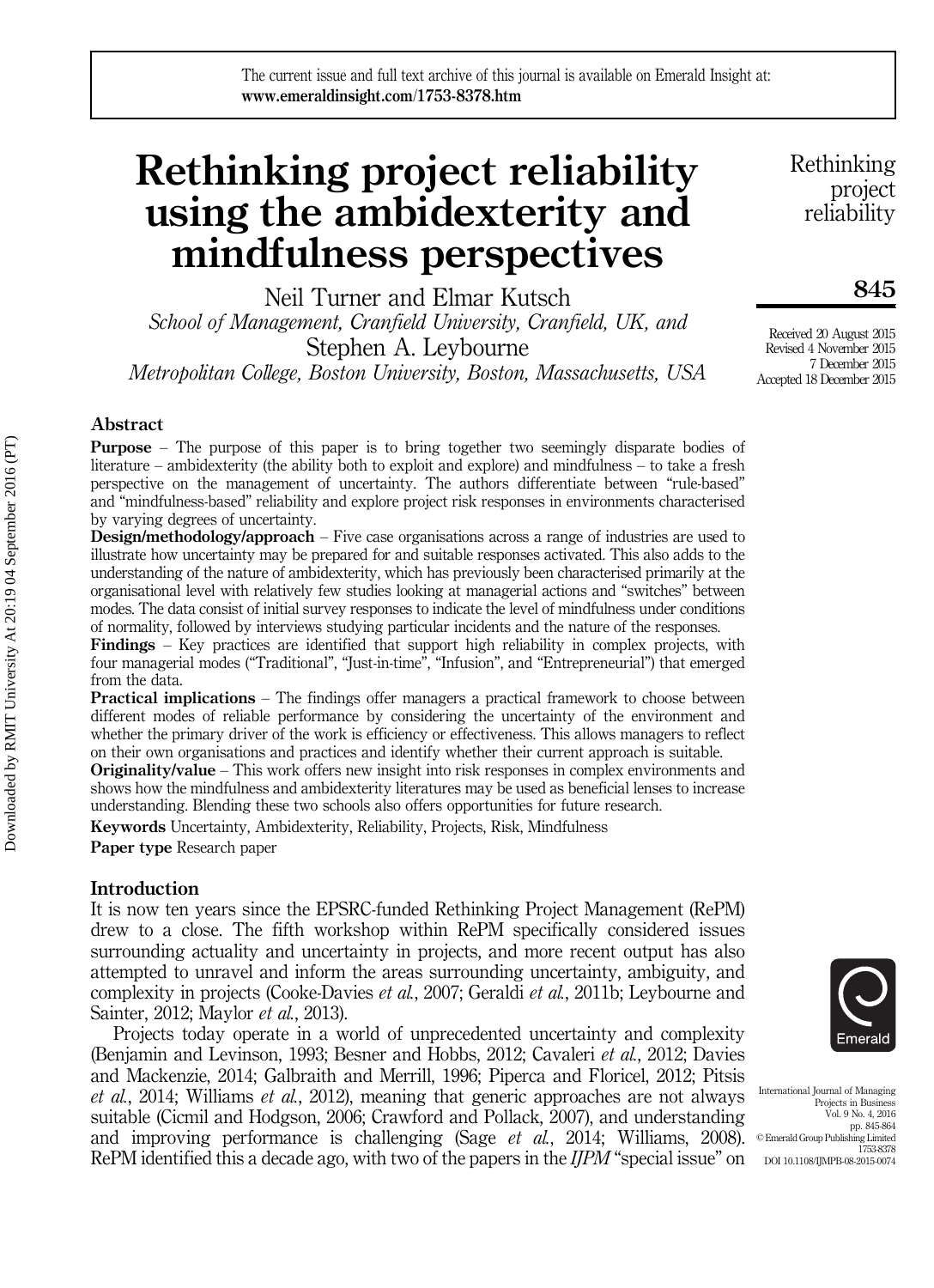the outputs of RePM building on these themes. Cicmil et al. (2006) considered the actuality of projects, recognising the need for praxis and context-dependent judgement, and Atkinson et al. (2006) looked at fundamental uncertainties in projects, positing that "project management practice does not address many fundamental sources of uncertainty in projects, particularly in 'soft' projects where flexibility and tolerance of vagueness are necessary" (p. 687). As a consequence of these issues, many project organisations struggle to provide reliable performance, i.e. adherence to their originally intended plans.

In this paper we present a comparative study of five organisations encountering varying levels of uncertainty, and investigate how they respond in complex, evolving, environments. We first summarise the ambidexterity literature, whereby organisations can both exploit existing experience and explore new solutions, and show how this is a valuable conception in the project context. We then introduce the ideas of "rule-based" and "mindfulness-based" ways of working, to identify managerial practices that go beyond a "mechanistic", "process", view of organisational responses to deal with the consequences of uncertainty. As we uncover in the literature review, exploitation is akin to a more rule-based approach, and exploration has strong parallels with mindfulness in its search for new solutions, but these two bodies of work have evolved separately and do not appear have been considered in terms of their similarities. The former has grown originally from the learning literature, although now is associated more with organisational strategy, whereas the latter is derived from social psychology. We bring these two literatures together to offer both scholars and managers a different method to conceptualise risk and uncertainty, and potential ways with which to respond. Our research was intended to identify whether ambidexterity and mindfulness can be combined meaningfully to understand better the managerial responses to uncertainties in projects.

Our case research uncovered four archetypal modes of operating, each suited to different levels of uncertainty. There is no "one-best-way" but we offer a framework for managers to identify which mode may best suit their particular context, and which meets some of the ideals of the "Research in Practice" and the "Research for Practice" outcomes of RePM.

In order to deal with uncertainty and complexity, a significant body of work has been built to enable risks to be identified and managed. This includes the output of professional bodies, as well as organisation-specific rules and procedures. Both the academic and practitioner risk literature is voluminous, and few would argue against its value. However, the continuing regularity of projects failing to meet their objectives (e.g. the CHAOS reports from The Standish Group) would indicate that there is still much to be done to improve project performance.

#### The relevance of ambidexterity to projects

March (1991) identified the distinction between exploitation (using, refining, and building on existing expertise) and exploration (innovation and problem solving to create new solutions), and suggested that these two activities competed for finite resources, thereby setting up an important organisational challenge. However, a sizeable body of work on ambidexterity has arisen to understand how these can in fact be reconciled in practical organisations. The ability to manage both successfully is associated with financial and other performance benefits (see Birkinshaw and Gupta, 2013; Junni et al., 2013; Turner et al., 2013b; O'Reilly and Tushman, 2013, for reviews). The benefits of ambidexterity are broadly accepted, yet despite the burgeoning number

IJMPB 9,4

846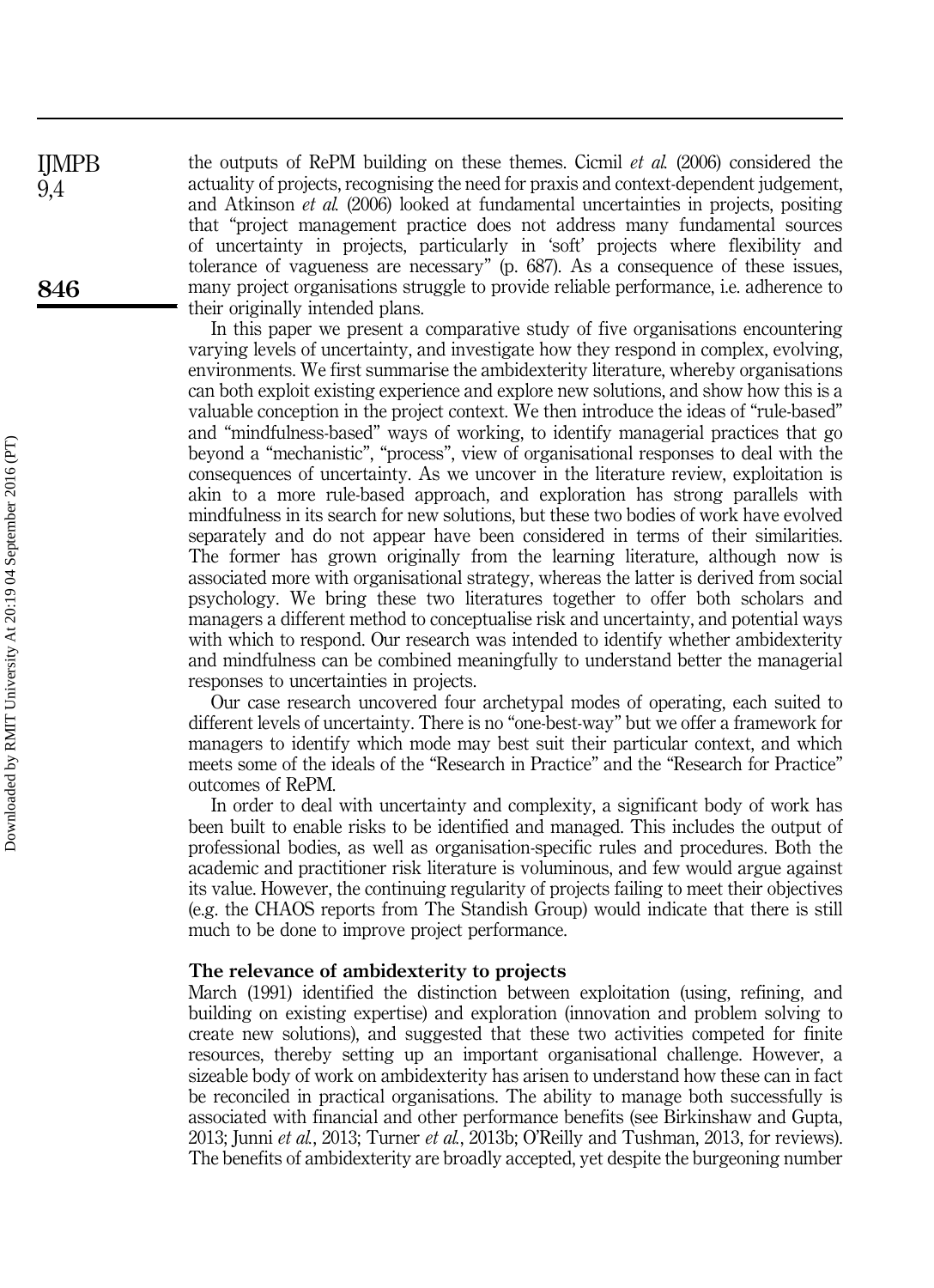of studies, there is only limited explanatory empirical evidence showing the managerial activities that may bring it about.

The detailed mechanisms by which ambidexterity may be achieved are still far from clear. There are three high-level approaches (Turner et al., 2013b). In temporal ambidexterity (Tushman and O'Reilly, 1996), exploitation and exploration are sequential modes, i.e. the organisation alternates between them according to market requirements. For example, the actions of a new competitor may cause a stable organisational form to change rapidly. In structural ambidexterity (O'Reilly and Tushman, 2004), however, the organisation is configured for both exploitation and exploration via the separation of these processes into different departments or groups. For example, manufacturing might be separated from the research and development (R&D) activities, since these require quite different operational procedures. The conflicting requirements are reconciled by integration at the senior management level (Raisch and Birkinshaw, 2008), where organisational strategy is set and resources can be allocated most effectively. The third model is that of contextual ambidexterity (Gibson and Birkinshaw, 2004), which is "the behavioral capacity to simultaneously demonstrate alignment [exploitation – meeting predefined goals] and adaptability [exploration – flexibility as required by the situation] across an entire business unit" (p. 209). This is based on the premise that individuals will make sensible judgements in the moment as to how best to spend their time in complex work environments. There are strong links with organisational improvisation here, which is increasingly becoming recognised as a contributor to effective delivery and learning within projects (Leybourne and Kennedy, 2015).

The literature on ambidexterity is characterised by theoretical work and empirical studies undertaken primarily at the organisational level (Turner *et al.*, 2013b). Although the role of the individual manager is acknowledged as important (e.g. Birkinshaw and Gupta, 2013; Lubatkin *et al.*, 2006; Mom *et al.*, 2009; Nemanich and Vera, 2009), there is only limited work on the managerial actions in day-to-day operations that enable this important organisational capability. Consequently, O'Reilly and Tushman (2011) call for greater insight into the managerial micro-mechanisms that enable ambidexterity, and Turner *et al.* (2013a, b, p. 329) suggest studies that help us "comprehend better how ambidexterity 'works in practice' ".

In this paper we consider ambidexterity in organisational projects. The logic of using projects as a context is that they require the existing organisational expertise and systems (exploitation) yet necessarily involve some degree of uniqueness, novelty, and knowledge-generation (exploration) (Geraldi *et al.*, 2011a). There is a growing body of research on projects as appropriate units of analysis to study complex interactions (Davies and Hobday, 2005; Maylor et al., 2006; Söderlund, 2011), including the consideration of exploitative and exploratory aspects in these temporary organisations. Brady and Davies (2004), for example, show how organisations can learn through "vanguard" projects (exploration), then refine this knowledge over time and exploit it systematically in future projects. It is also apparent that a more exploratory approach may be more advantageous in highly uncertain environments (e.g. Brady *et al.*, 2012; Klein and Meckling, 1958; Lenfle and Loch, 2010) where there may be a lack of clarity with regards to both goals and methods at the outset (Turner and Cochrane, 1993). Interestingly, many of these researchers were involved in the activities of RePM.

Projects are complex environments (Geraldi et al., 2011b) in which contextual ambidexterity would be expected (e.g. Turner and Lee-Kelley, 2013). This is in contrast to many of the studies in which the suitability of the environment for ambidextrous working is not clear. Ambidexterity at the individual (Turner *et al.*, 2013a) and project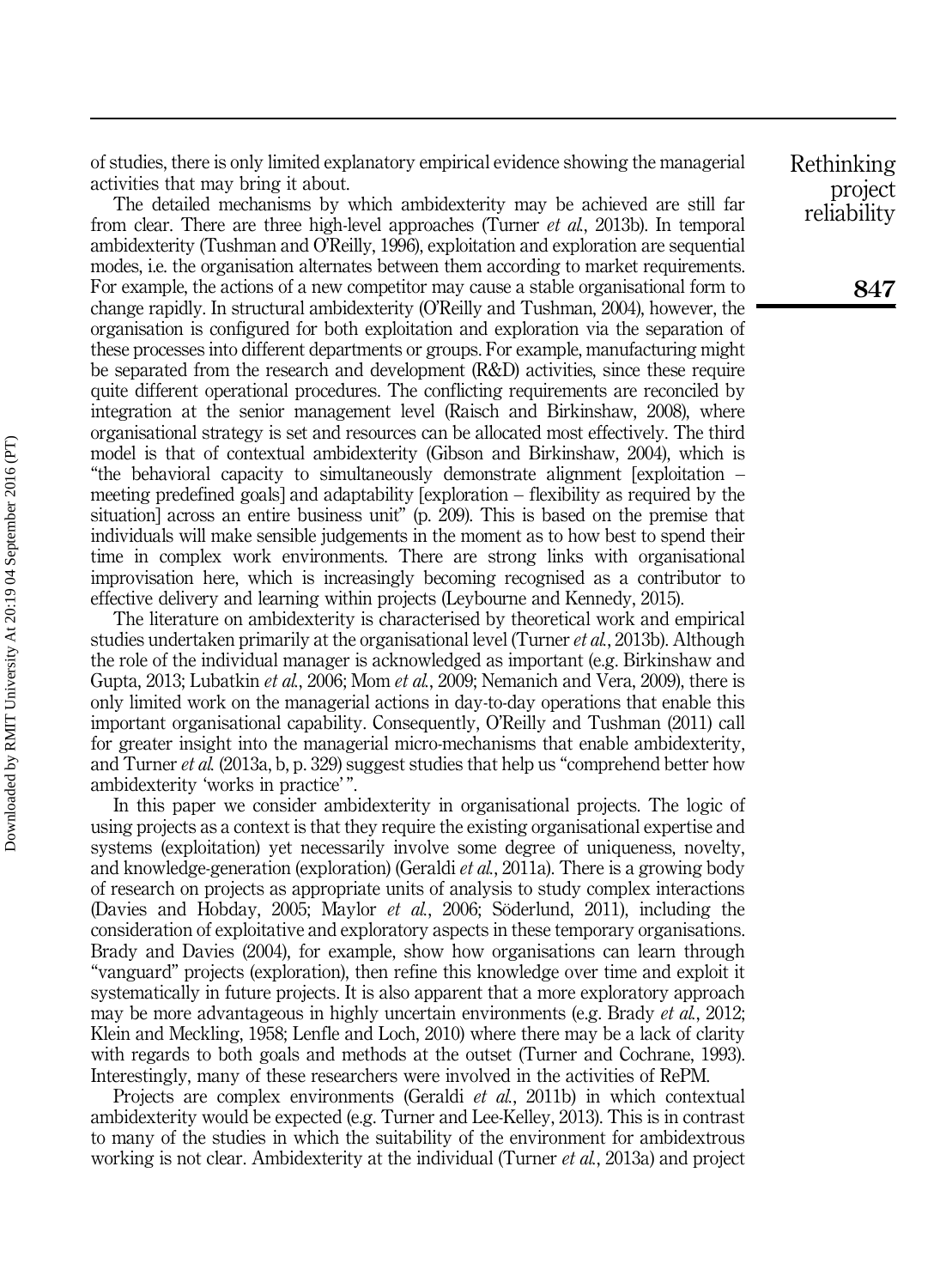team level (Liu and Leitner, 2012) has also been shown to be significant for project performance. Recent research has also studied this at the programme level (Pellegrinelli et al., 2015). Some have looked at the corresponding micro-level processes (Tiwana, 2008; Turner *et al.*, 2015), yet this has not been a major focus and our understanding is still relatively limited. There is as yet only limited investigation of the detailed managerial actions by which ambidexterity can be implemented within projects, and the fine-grained contextual ambidexterity view that we sought to investigate is comparatively under-researched. 848 IJMPB 9,4

## Rule- and mindfulness-based reliability

Organisations increasingly rely on a mix of rule- and mindfulness-based reliability (Andersen and Hanstad, 2013; Butler and Gray 2006). Rule-based reliability has developed as organisations implement processes and compliance systems to achieve greater control and repeatability in their operations. The premise of rule-based reliability is that rules – informed by past events – can be applied consistently to reduce human cognition as a source of error. In contrast, the mindfulness approach to reliability allows human cognition to flourish. Mindfulness is a well-established construct in social psychology literature and has led to a discrete body of research on High Reliability Organisations, which emerged in the 1980s when the "Berkeley Group" became concerned with organisations that repeatedly perform activities with "high hazard" technologies but experience very few errors and incidents (Roberts and Libuser, 1993; Rochlin 1993, 1996).

Drawing on this body of literature, five organisational characteristics have been established as reliability-enhancing (e.g. Coutu, 2003; Weick, 1987; Weick and Roberts, 1993; Weick et al., 2000; Weick and Sutcliffe, 2007). Weick's work on organisational sense-making also formed the basis for our current understanding of organisational improvisation. The five organisational characteristics referred to above are: preoccupation with failure; reluctance to simplify; sensitivity to operations; commitment to resilience; and deference to expertise.

Preoccupation with failure is characterised by a constant "chronic unease" (Reason, 1990) about potential (small) errors. It draws attention (partially away from "blinding" successes) towards the potential of catastrophic failure. People are continuously looking out for "weak signals" (Weick and Roberts, 1993) – signs of failure or deviations from a planned change that may cascade into a crisis. Reporting of weak signals is encouraged and incentivised; near-misses and errors are used as learning opportunities and shared freely.

This is complemented by the second characteristic – reluctance to simplify. It counters people's tendency to normalise and ignore weak signals. It assumes that failure is not the result of a single, simple cause. Weak signals are not seen as isolated, controllable, risks but as systemic failures that require a strong response, and a nuanced appreciation of such systemic risk is required. People are encouraged not to jump to conclusions, to be sceptical, and to show a constant doubt about simple explanations. Assumptions are challenged by evaluation from a variety of (cross-functional) perspectives, with the aim of fostering a more detailed interpretation of failure.

Sensitivity to operations relates to an organisational ability to remain close to where failure happens. "Real-time" information exchange about failure and the ability of people to integrate pieces of information to understand the "big picture" of an operation (or project) is paramount. "Knowing" how a situation unfolds requires fast and un-bureaucratic communication and the imagination to look beyond weak signals in isolation.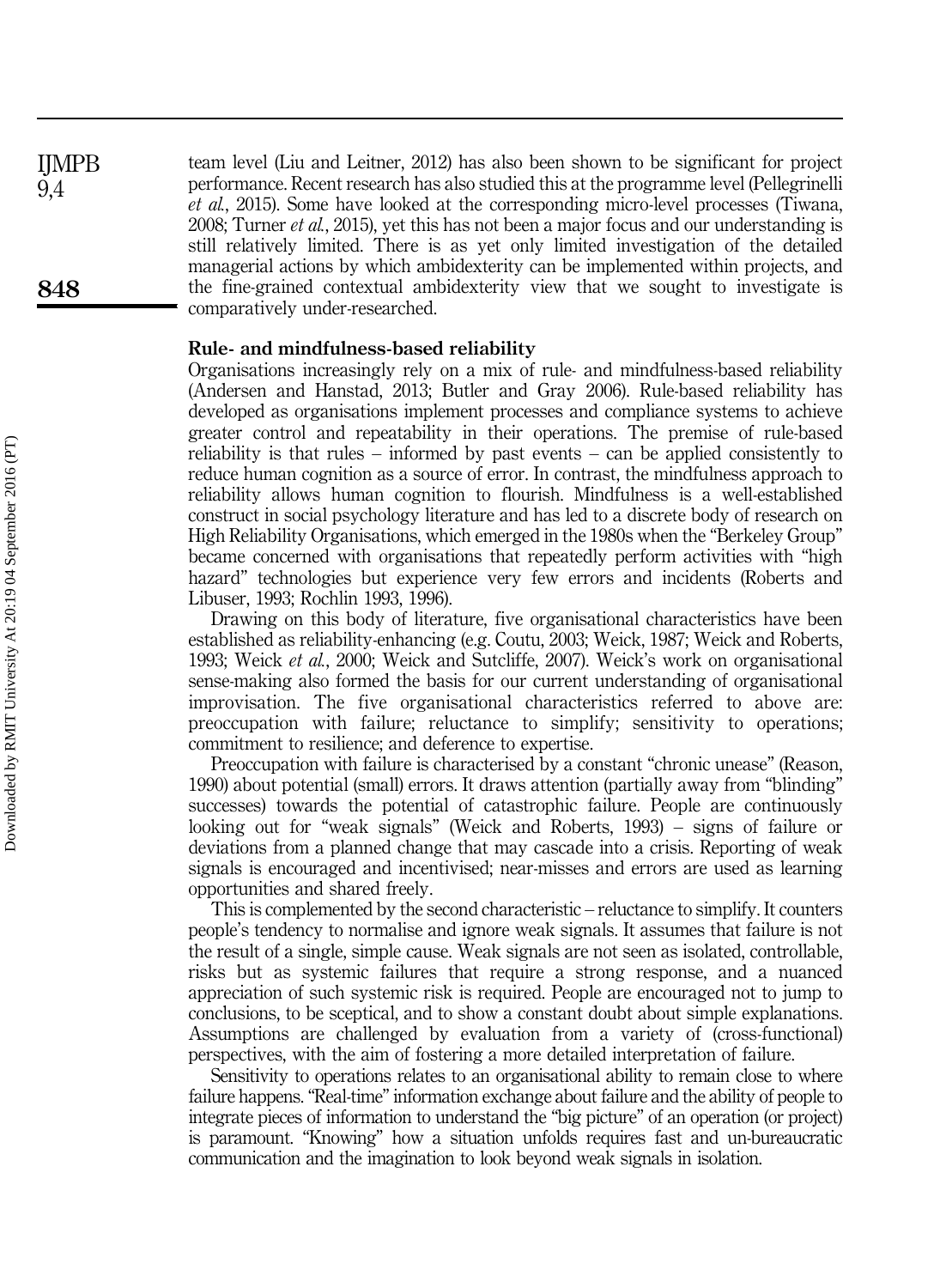Whereas these first three characterise an increased awareness and appreciation of failure (indeed, an anticipation of failure), the other two principles allow responses to uncertainty. The ability to cope with, and successfully bounce back from, failure is associated with commitment to resilience. Those who are close to the problem and can enact a first-response to contain failure need to be encouraged and motivated to do so swiftly and competently. An increased "response repertoire" through training and investment in skills, enabled by widened responsibility and accountability, are at the forefront of establishing resilience. Nevertheless, mindful organising needs to be exercised by those closest and most knowledgeable about the problem and its solution(s). Expertise needs to be drawn upon irrespective of organisational prestige, silo mentality, ego, or hierarchical divisions. Deference to expertise implies that this expertise is valued more than hierarchy. Rank and status are subordinated to pertinent knowledge and experience.

Despite the ever-increasing understanding of what rule- and mindfulness-based reliability imply, there is surprisingly little attention paid to whether, and how, organisations activate both – at times conflicting – modes of management or move between one and the other. Such a practical "switch" is of great importance to organisations if they are to manage uncertainty successfully. This is especially important in environments such as R&D and new product development (NPD). This logic also corresponds to a similar lack of understanding within the ambidexterity literature of how a shift between, for example, an exploitative or an exploratory mode to the other can be triggered and then controlled. Our research was intended to give insight into this issue and to ascertain how a combination of these lenses could be used to gain a greater understanding of practical risk responses.

## Method

We investigated five UK-based organisations with varying levels of uncertainty in their work. These were organisations whose senior management expressed interest in understanding better the nature of operational resilience. A prerequisite to the study was that each organisation had to demonstrate a successful track record of performance in its own industry compared to its competitors using key, appropriate, metrics. Three were predominantly ongoing operations (although incorporating projects as part of this), while the other two were based around a model of project delivery.

Two of the organisations were major worldwide insurance companies ("Insure-Alpha" and "Insure-Beta"), whose work was characterised mostly by structural and emergent complexity (in the classification by Maylor *et al.*, 2013). One was a large power station ("Power-Co"), primarily dealing with structural complexities and some emergent ones. Another case was that of a major new power system product development group with worldwide customers ("Engine-NPD"), principally faced with structural issues although also with socio-political and emergent ones. The final case was a research company executing a set of high-tech R&D projects for clients across multiple industrial sectors ("Inno-R&D"), whose business relies upon the ability to manage structural, emergent, and to a certain extent, socio-political complexities due to the nature of their work. The first four case organisations aimed (broadly) to minimise uncertainty and uniqueness in their work, whereas Inno-R&D explicitly chooses to undertake novel high-technology work for its customers.

Within these cases we applied a two-step approach to gather data. The first was to survey how these organisations operate under "normal" conditions of (relatively) low uncertainty. This allowed us to understand the participants' perceptions of their "typical" operating environment. The second involved interviews to obtain rich insight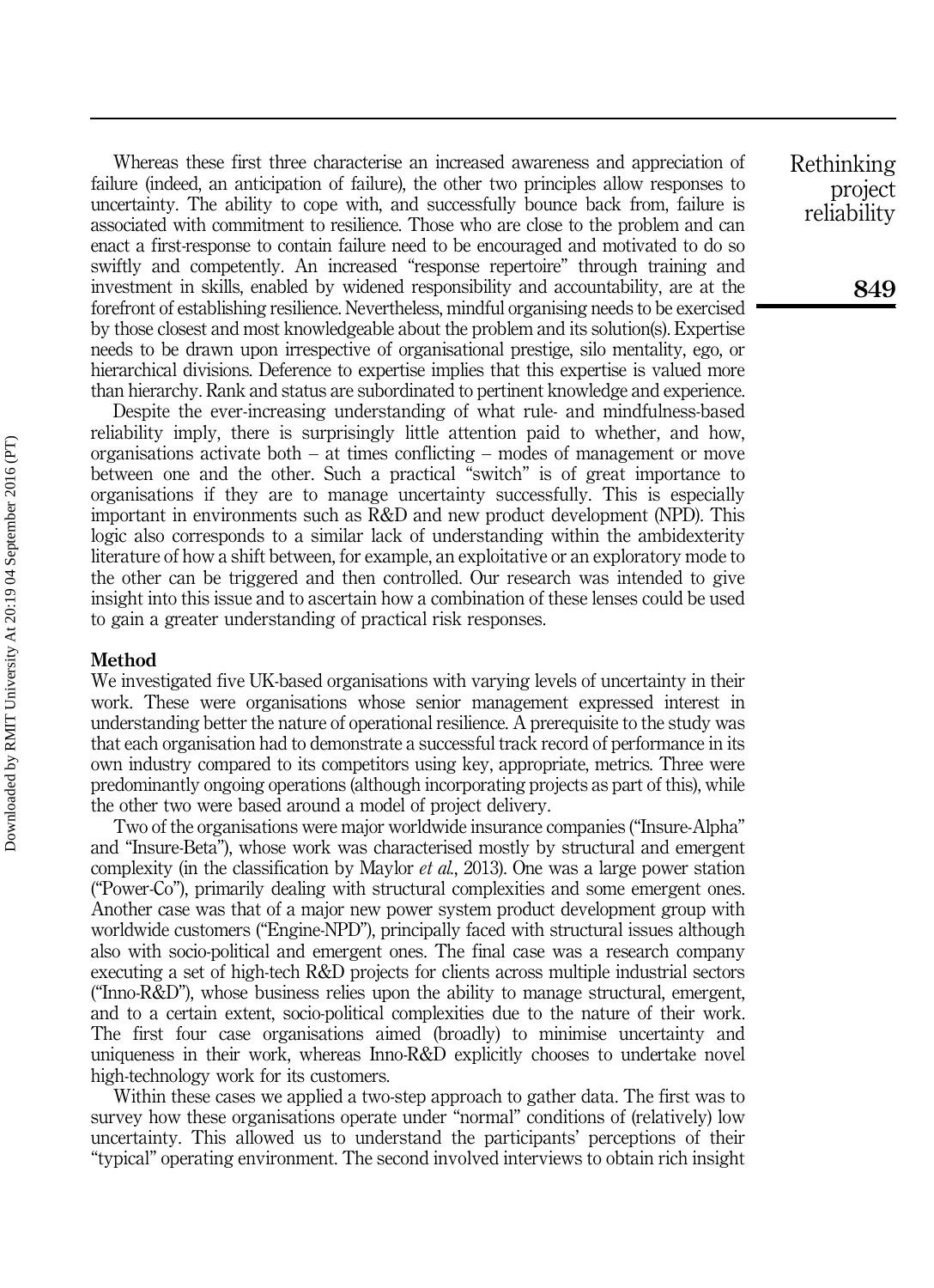into how they deal with specific project issues (abnormalities), characterised by uncertainty in the problem and/or response to it. For this we used the critical incident technique (Flanagan, 1954), as discussed below, to gain multiple perspectives on key events that occurred, together with the accompanying decisions and actions that were taken. These could therefore be contrasted with "normality". Table I provides an overview of the data gathered.

To establish how an organisation operates under "normal" conditions, the survey measured perceptions of the extent of rule-based and/or mindfulness-based management. Our questionnaire was developed in accordance with Weick's self-assessment tool (Weick and Sutcliffe, 2001) and refined based on pertinent literature (e.g. Vogus and Sutcliffe, 2007). However, instead of replicating a five point Likert scale that measures purely the perceived existence of mindful practices, we provided extreme "poles" of rule-based (i.e. more exploitative) vs mindfulness-based (akin to more exploratory) reliability. An example question asked whether people had discretion to resolve unexpected problems as they arose, with answers ranging from "People have little discretion" – indicative of rule-based (exploitative) practices – to "a lot" – associated with mindfulness-based (exploratory) ways of working.

In order to understand each organisation's response to abnormalities, we then carried out a critical incident analysis (Flanagan, 1954), interviewing decision makers throughout the hierarchy in each organisation (including board members, directors, senior and middle managers, and technical staff). At the centre of these interviews were challenging events – characterised by uncertainty in the problem – which the organisation faced, through which we analysed response practices. The use of respondents throughout the hierarchy allowed us to obtain multiple accounts of the incidents from different roles, rather than relying only on a single account. Interviews were recorded and transcribed so that incidents and responses could be examined and compared.

These interviews were intended to unravel how an organisation prepares for and activates rule-/mindfulness-based management to deal with uncertainty. This two-step approach allowed us to establish a pre-incident state of rule-/mindfulness-based preparedness and in-depth insight into the activation of responses. By considering this in terms of ambidexterity – how do managers balance exploitation and exploration, or switch between them, under difficult conditions? – we also add to our understanding of the practicalities of this subject.

#### Results

#### The pursuit of reliability under conditions of normality

Figure 1 shows each organisation's average tendency towards rule-based or mindfulnessbased reliability under conditions of normality, divided into each of the five principles.

|                                                              | Firm                                        | Category                                                                                         | Number of<br>survey responses | Percentage of<br>work unit $\binom{0}{0}$ | Number of<br>interviews    | Separate<br>incidents in<br>work unit |
|--------------------------------------------------------------|---------------------------------------------|--------------------------------------------------------------------------------------------------|-------------------------------|-------------------------------------------|----------------------------|---------------------------------------|
| Table I.<br>Profile of survey and Power-Co<br>interview data | Engine-NPD NPD<br>Insure-Beta<br>$Inno-R&D$ | Insure-Alpha Operational projects<br>Operational projects<br>Operational projects<br>R&D project | 32<br>82<br>75<br>84<br>116   | 92<br>63<br>54<br>62<br>86                | 32<br>15<br>16<br>11<br>14 |                                       |

850

IJMPB 9,4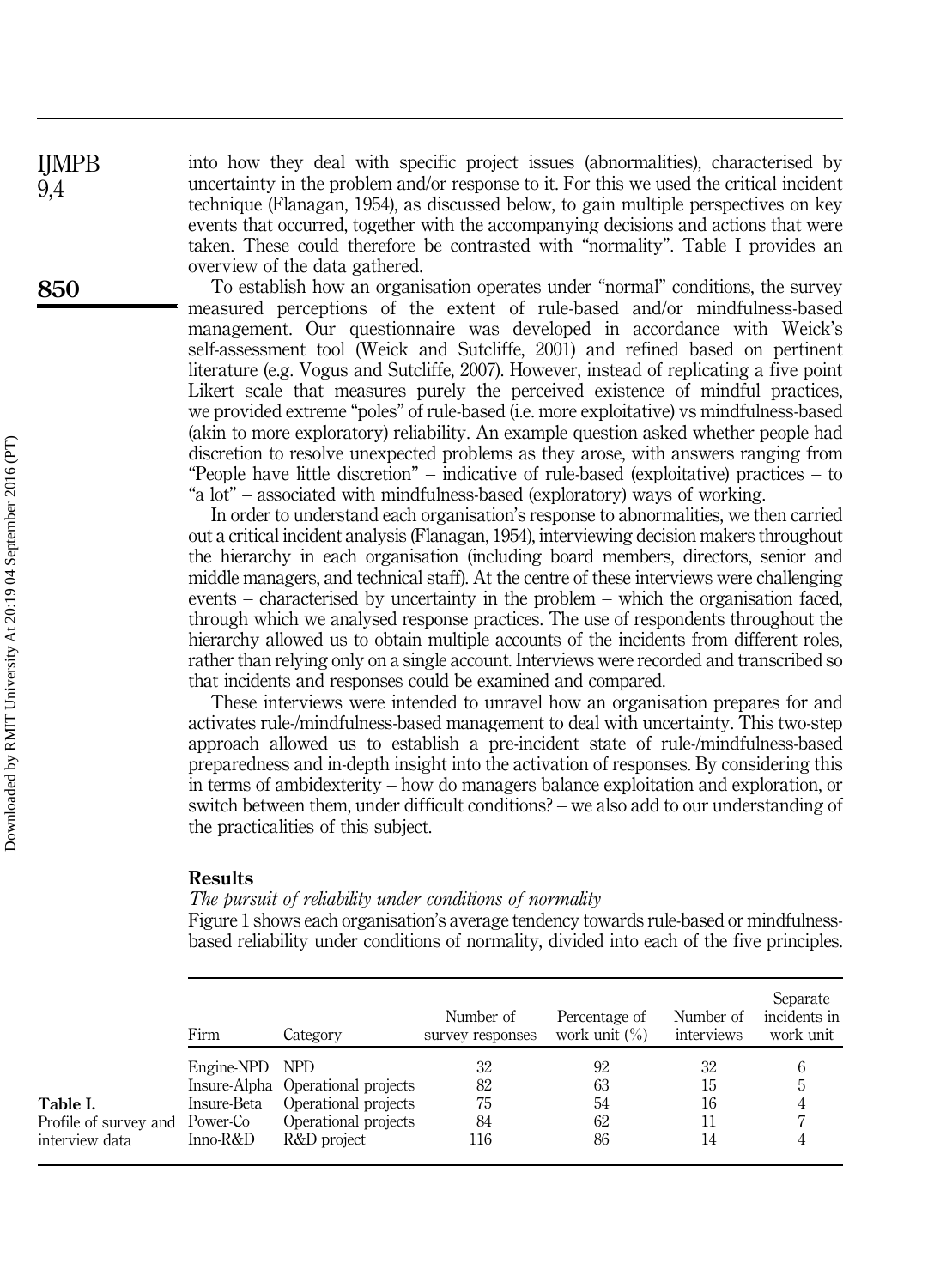

**Notes:** 1, Rule-based; 5, mindfulness-based

Tending towards 1 implies that the respondents, on average, perceived their state of preparedness to be rule-based; 5 indicates a propensity towards mindfulness.

The organisations provided a wide range of responses. In ascending order, Engine-NPD demonstrated a significant tendency towards rule-based management (a strong reliance on exploitation). Both Insure-Alpha and Insure-Beta, on average, tended to be rule-driven, although the aspect of deference to expertise stands out in both organisations. Power-Co and Inno-R&D both provide mindful capabilities in times of normality.

## Preparedness and activation of reliable performance under conditions of abnormality

Abnormal incidents are characterised by uncertainty in the problem and/or response to it, and the potential for complexity rapidly to affect performance to the extent that a crisis may be imminent. From analysing transcript data and comparing the issues within each of the cases, together with in-company accounts of the same incident from multiple perspectives, we found the organisations' activation of capabilities able to deal with uncertainty unfolded in four distinct modes, which we now describe as "Traditional", "Just-in time", "Infusion", and "Entrepreneurial".

The "Traditional" – we labelled it Traditional because this remains process-based, primarily exploitative – approach to managing critical incidents is to absorb uncertainty with a pre-defined framework of actions. The underlying premise is that pre-loaded plans and principles can accommodate any form of adversity. Management by exception, by relying on situated human cognition, is discouraged.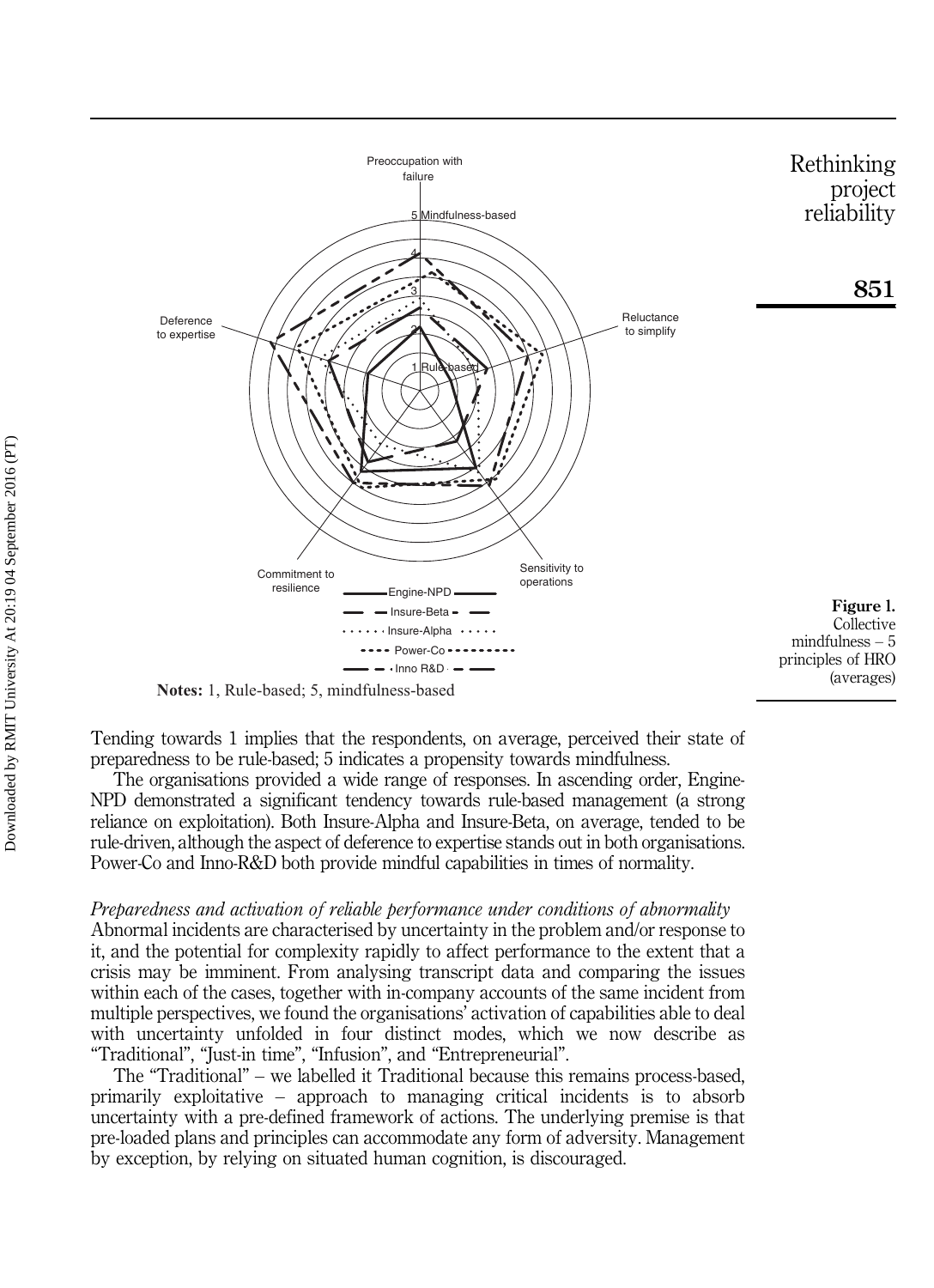In the case of Engine-NPD, major incidents included the release of new computeraided design software from a supplier that unexpectedly could not cope with the amount of traffic generated by its extensive internal user base. Without intervention, this could have led to the shut-down of a production line. Engine-NPD attempted to absorb the incident using their normal rules and procedures, namely, escalation, change requests and rolling-back the software after identifying the problem. However, their control systems were unwieldy and resolution took several weeks, leading to tense periods in which parties allocated the costs and accountability to each other. Solutions to deal with these novel problems required an "unfreezing" of standards and frameworks, a time-consuming challenge (Figure 2).

This approach to critical incidents offers a stable, transparent, environment, in which external resources can be integrated relatively easily, as they only have to adhere to a limited set of rules and procedures. This is a benefit of such an exploitative system that seeks efficiency. Such preparedness was, however, challenged by the lack of readiness to deal with problems that were not pre-planned. The inability to solve the problem with the response repository at hand (e.g. from engineering and project management) led to delays and lengthy arguments about the root-cause of incidents. As shown in Figure 1, Engine-NPD had a predominantly rule-based approach, and this may not be the most effective for an NPD environment. An "exploitation-based" approach, through relying on previous experience to design an appropriate control system, may thus be insufficient to deal with practical, complex, project environments with emergent problems.

In both Insure-Alpha and Insure-Beta, the "Just-in-time" mode involved the creation of temporary mindful capabilities to deal with events until they were resolved. These included disasters such as the US hurricanes, which were unpredicted and at a magnitude that was, to some extent, unplanned for. Responses can be viewed as specific, time-bound projects initiated as a result of the emergency events. The financial impact to the organisation was significant and needed careful coordination, yet dealing with the disasters also needed to be balanced with supporting "business-as-usual". Here there was a more clear-cut implementation of both exploitative and exploratory actions. The response was the ad-hoc formation of "Tiger Teams", consisting of crossfunctional experts. These teams comprised seasoned managers, emotionally and structurally detached from the context in which the incident happened. They aimed to resolve these major incidents, including working with other insurers to ensure an appropriate financial response and dealing with the immediate litigation issues. This allowed others to remain focused on contributing to normal operations. Thus we observed the companies moving from a more exploitative "day-to-day" mode to creating a classically structurally ambidextrous project team to accommodate both ongoing work (exploitative) yet also being able to incorporate novel and responsive solutions to emerging difficulties (exploration). This is indicated in Figure 3, which also shows the demarcation between rule-based and mindfulness-based reliability.

The deployment of parallel but separated rule-based and mindfulness-based capabilities does, though, have its limitations. Resource-based boundaries between



852

IJMPB 9,4

Figure 2. "Traditional" mode of management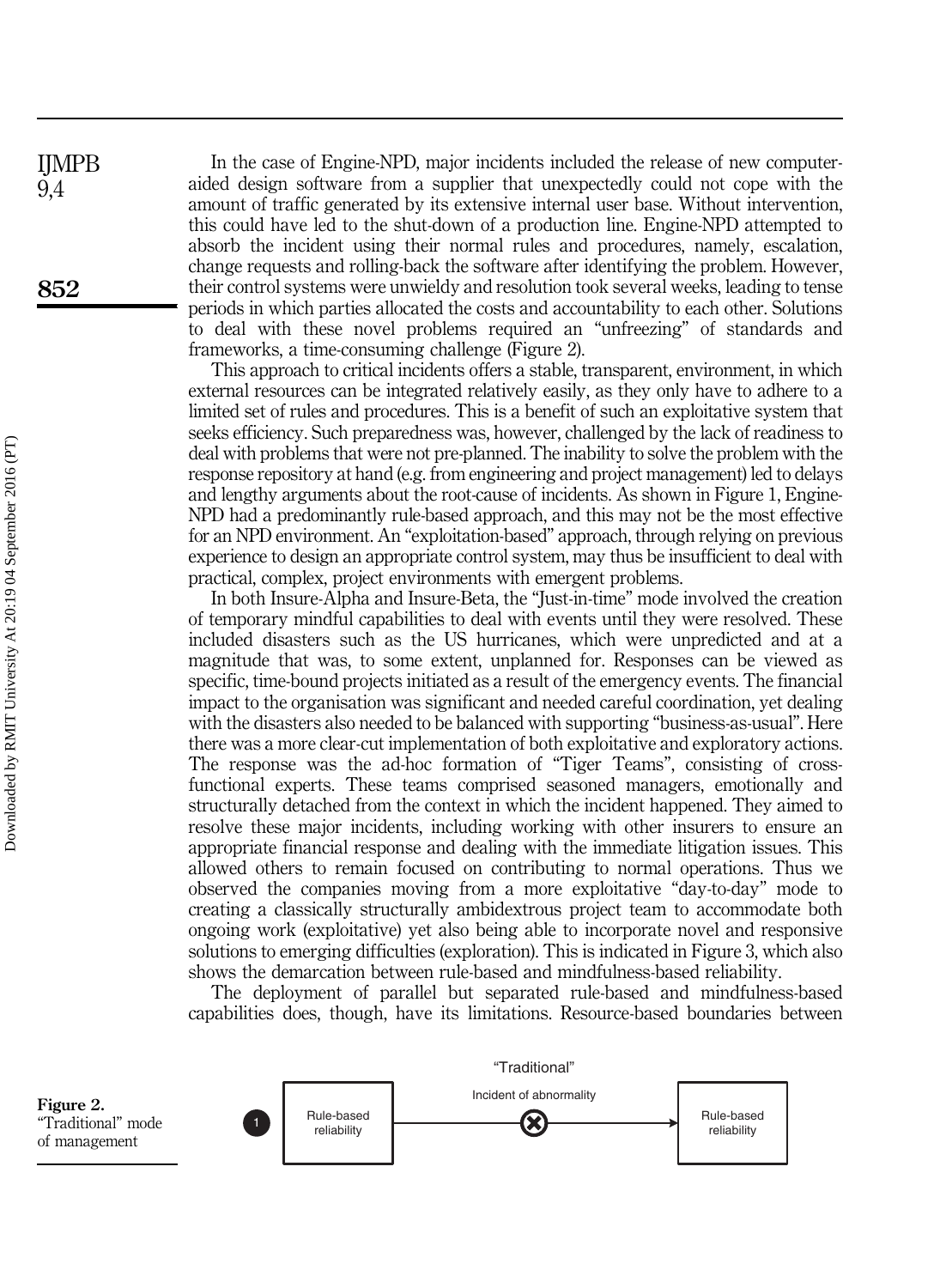normal operations and critical incidents become blurred. We found that key decision makers, preoccupied with maintaining day-to-day operations, were reluctant to allow others to deal with those aspects of abnormality that were intrinsically related to their own work unit. Arguments about who was responsible for what at times slowed down timely intervention, indicating the practical challenges associated with this response. This is the difficulty with attempting to integrate a structurally ambidextrous approach into a single response, since the solutions required under complex conditions may not readily fall into either of the two camps. The necessarily blurred boundaries between exploitative and exploratory requirements (Turner and Lee-Kelley, 2013) means that such a clear-cut distinction is unrealistic and will inevitably lead to some level of confusion.

An alternative approach to dealing with critical incidents is to "infuse" additional capabilities (although not extra capacity) to deal with incidents characterised by uncertainty (Figure 4). This is more akin to the concept of contextual ambidexterity, although with a nuanced movement to a more exploratory mode under conditions of difficulty. Power-Co had established a relatively high degree of mindful practice during times of normality (Figure 1). Key decision makers were empowered to go beyond their normal routines and when faced with abnormality could absorb these alongside their normal operations by deploying appropriate, flexible, responses. Such incidents included the breakdown of vital machinery, essential to energy production, and this could have led to the shutdown of the power plant – a major crisis.

Decision makers are compliant with rules and procedures, as would be expected in such an environment. Nevertheless, they are also explicitly empowered, authorised, and skilled to deal with situations that go beyond normality. The activation of these capabilities, though, was challenged by the unwillingness and limited capacity of the decision makers to deal with both normality and abnormality simultaneously. In most of the researched incidents, managers paid attention primarily to the unfolding events,

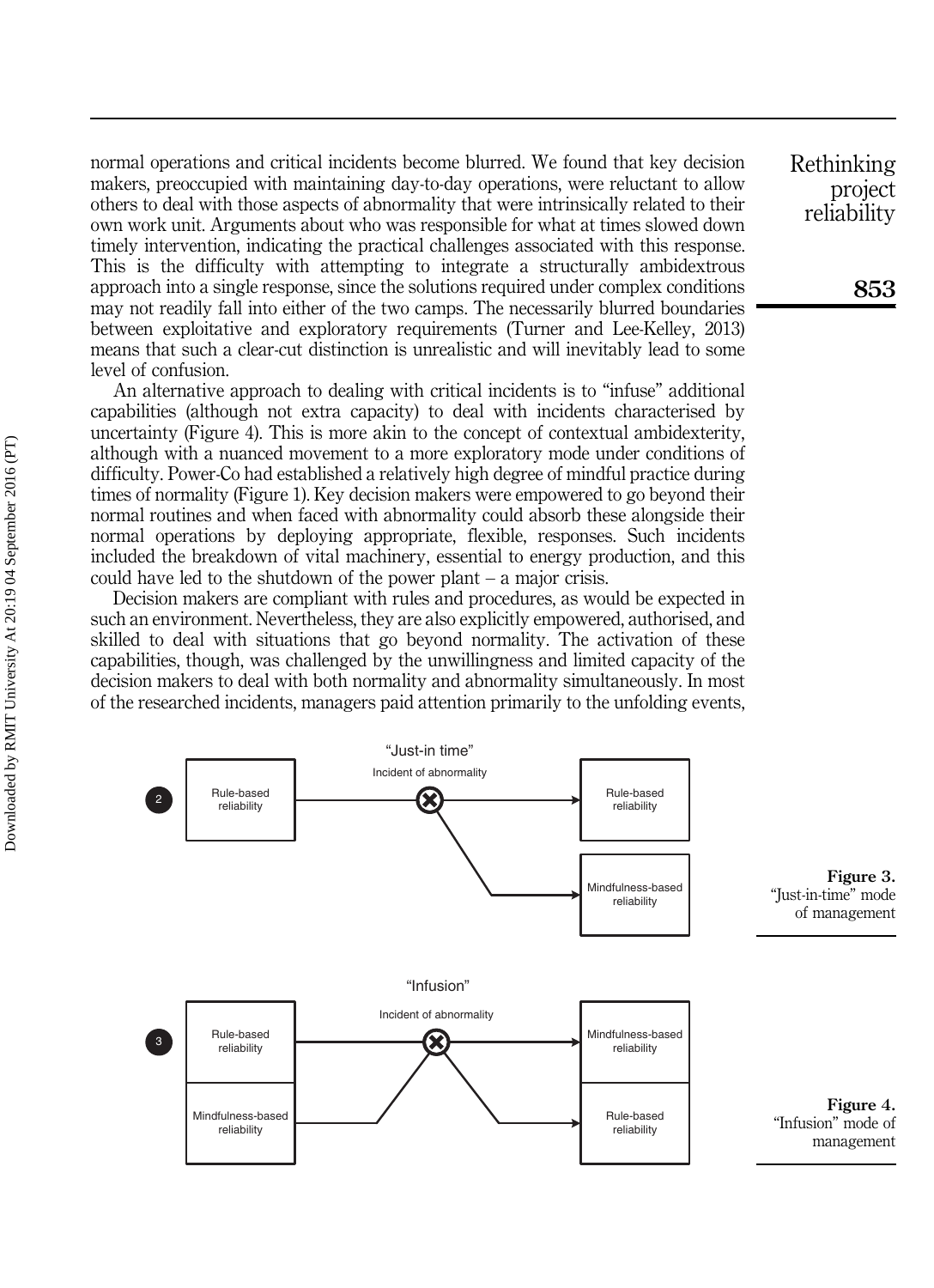focusing their attention on the exploration and largely ignoring the unaffected systems that still had to be monitored and managed. Others, however, could not let go of the expectation of normality. Although an appropriate flexible response was implemented to deal with the incidents quickly, the balancing of both mindful and rule-based responses simultaneously is demanding. Ambidexterity with high levels of both exploitative and exploratory activity can therefore be perceived as an excessive challenge. Managers can experience overload from trying to deal with both aspects simultaneously, which can reduce the effectiveness of the solutions being attempted, or one being completed at the expense of the other.

The final alternative to deal with uncertainty, the "Entrepreneurial" approach, is to create and maintain permanent mindful capabilities. This represents an effective state of contextual ambidexterity, with, in this case, a consistent emphasis on more exploratory operations. Here there is limited preloading of rules and procedures. Decision makers are relatively "free" to develop their own way of working in contextually separated operations and projects.

This mode was prevalent in Inno-R&D, which undertakes cutting-edge research for customers in fields such as medical devices, communications systems, and sensor technologies. The work is characterised by a permanent build-up and maintenance of mindful practices. Once a critical incident – such as a major setback in a test environment – or situation had been identified and shared, it was accepted that no standard operating procedure may be suitable for dealing with it. Compliance to protocol was replaced by project managers engaging with stakeholders in a discourse of what the problem constituted and how to solve it (an exploratory approach). A visible, tangible, "switch"from one mode to another could not be observed. However, in contrast to the previous cases, uncertainty was not seen as something to be avoided under all circumstances but as an opportunity for innovation. Hence, critical incidents were genuinely perceived as opportunities to learn and improve, unlike those in the other organisations (Figure 5).

Uncertainty is here associated with (relatively) little governance and compliance to project management frameworks, with each project given the freedom to define their own ways of working. We now elaborate on the five mindful practices that we observed in this case, contrasted with those within Engine-NPD (also heavily project-based), then conclude with the implications for ambidexterity.

## Contrasting two reliability-seeking project-based organisations

At Inno-R&D, initial project plans are perceived to be "just" estimates, and ongoing reviews are necessary based on the continuous and evolving understanding of problems and their solutions. The delivery of functional reliability is perceived as being more important than meeting (arbitrary) deadlines and budget obligations if/when trade-offs have to be made. This is in contrast to the approach of Engine-NPD, where plans are defined in detail and must be met, otherwise penalties are imposed. A set of rules and processes are implemented and consistency in applying this rule-set is emphasised, with more of a focus on meeting deadlines rather than necessarily the quality outcomes.



Figure 5. "Entrepreneurial" mode of management

IJMPB 9,4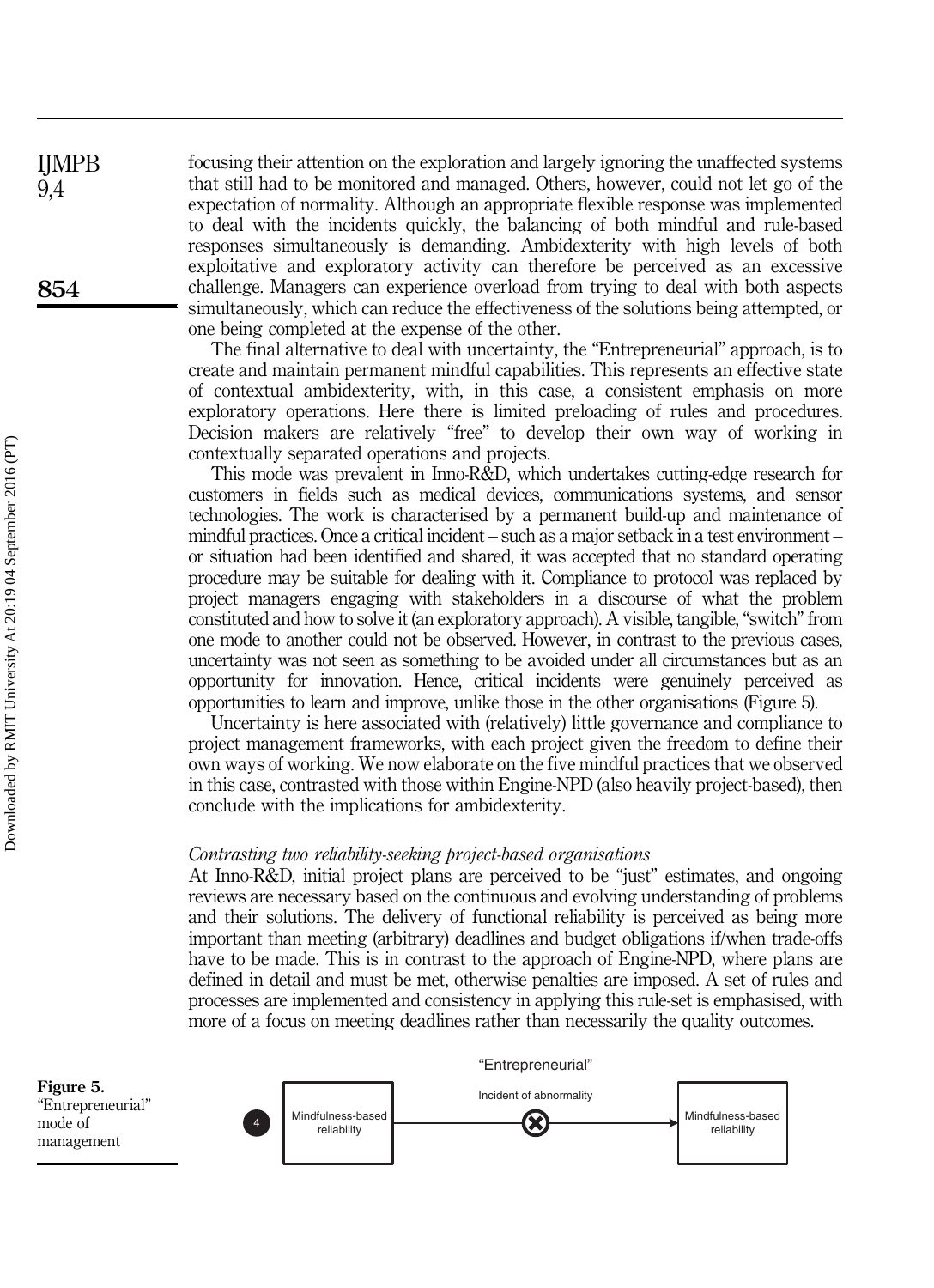#### Preoccupation with failure

Inno-R&D – trial by error. In order to be sensitive to what works and what does not, Inno-R&D embarks on extensive testing. Detailed simulations, together with functional and performance testing of prototypes, are at the heart of R&D projects, often with the involvement of the client and suppliers. Testing and (re)design often occur in parallel, sometimes discovering solutions that had not been planned, sometimes testing multiple options to find the best resolution. It needs a delicate approach to allow failure to happen (indeed, to seek it) yet to learn effectively when developing new products. This cyclical willingness to allow exploration and then to exploit the findings, then to seek further improvement is valuable under such conditions of uncertainty. Although schedules are of great importance, deadlines can be shifted. There is a general acknowledgement that testing is central to any form of learning.

Engine-NPD – negative connotation of failure. In Engine-NPD, testing is also important as a means to understand failure. However, failure to meet deadlines is viewed as strongly negative. "Because they have political dates to hit. We must hit it or we'll go into the change freeze, we'll lose the benefits case. I mean, as I say, I actually wrote five or six paragraphs on it, a saga, and the Chief of [Client] just ignored it, as did my counterpart, the programme manager that I faced off to. He just [said] "thanks very much, we're buying off the risk", their decision". The preoccupation with deadlines appears to supersede that of designing a quality output, in this case a system that runs reliably, when choices have to be made about priorities.

#### Reluctance to simplify  $+$  sensitivity to operations

*Inno-R&D – surfacing and sharing failure.* The learning approach in complex R&D projects acknowledges that outcomes cannot be approached in a purely linear fashion through scheduling and forecasting. Reality cannot be fully planned for, but needs to unfold. Failure cannot be designed out of the system, but it can be seen as an opportunity to prevent weak signals cascading into something bigger – a crisis.

At Inno-R&D, such acknowledgement that failure is not an indicator of bad planning but represents "normal" R&D drives a reporting culture in which openness is paramount. Managers emphasise that any planning of R&D activates is a set of estimates, not certainties. These often include numbers with ranges and tolerances to acknowledge the uncertainty, and stakeholders are sensitised that estimates are likely to change. Project phases are defined to allow these estimates to be updated.

Creating a mindset around potential failure goes hand-in-hand with sharing and reporting actual weak signals (e.g. deviations from estimates). People take small mistakes seriously and are open to communicating them. Staff are thus wary of "simple" solutions. The support of contextual ambidexterity is therefore both a personal aspect of individual behaviour, but must also be supported by the organisation's management and culture. This openness and flexibility (i.e. acceptance and promotion of exploration) is hard to cultivate, yet easy to stifle. Blame or punishment for incorrectly forecasting the unknown would most likely result in a more exploitative, rule-focused, approach being adopted. This is what Inno-R&D are attempting to avoid, and so significant effort is expended in attempting to support a form of ambidexterity that is appropriate and valuable in this organisation.

*Engine-NPD – limited knowledge integration.* Whereas at Inno-R&D, failure was openly shared internally and between developers, subcontractors, and clients, a lack of communication between such parties could be identified at Engine-NPD. The initial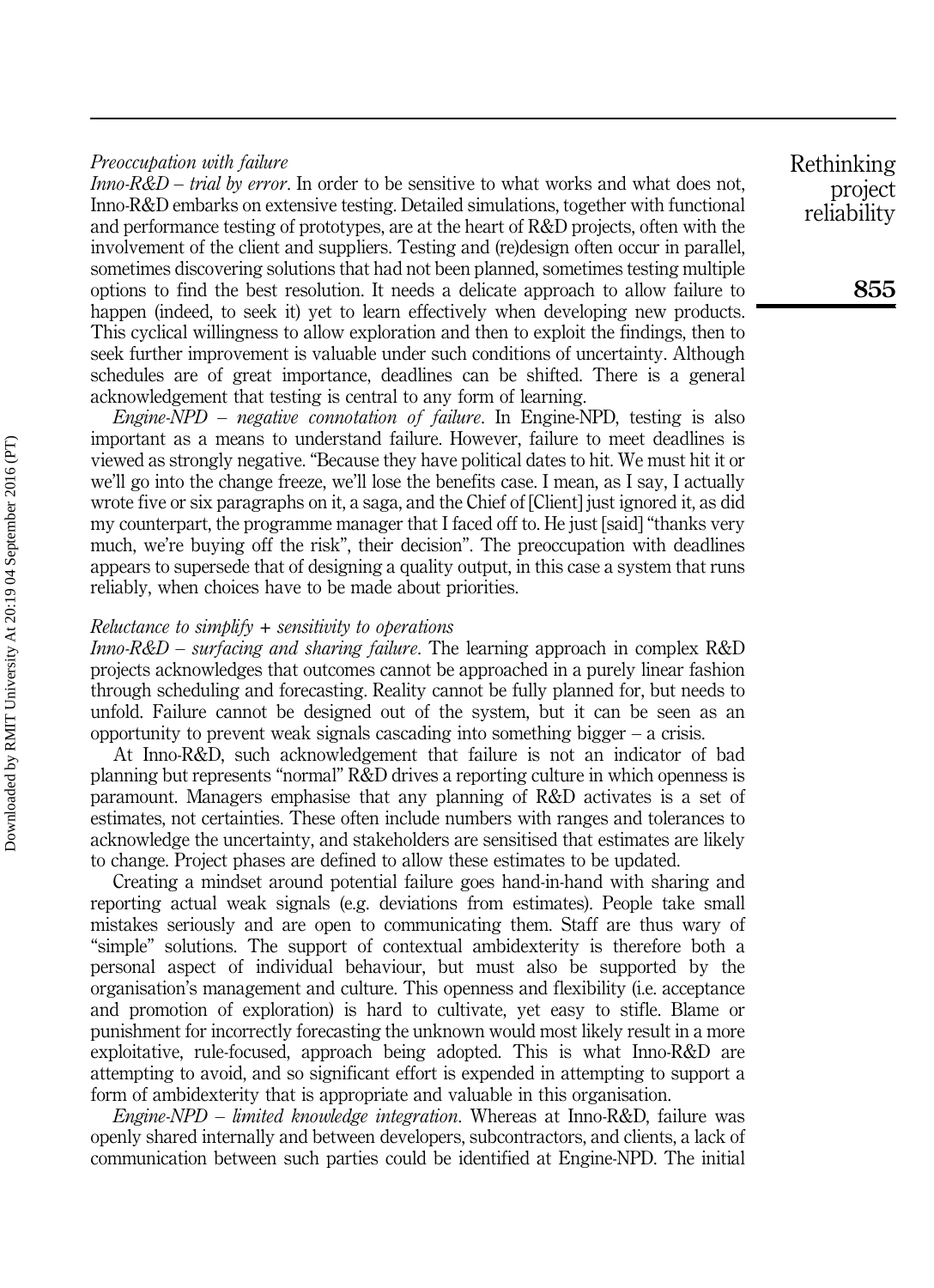planning stages with all parties involved were extensive, and subcontractors were given a plethora of instructions: "I assumed that [sub-contractor] knew what they were doing". These instructions were neither questioned not validated. Only when the system components were brought together were incompatibilities seen in the testing environment. This was exacerbated by the testing times being reduced to remain within the set deadlines. A "learning" perspective was not so evident, likely causing reduced performance under complex conditions. 856 IJMPB 9,4

> Sensitivity to operations + deference to expertise – knowledge-sharing and peer reviews Inno-R&D – inquisition through expertise. The responsibility of project managers to explore beyond the "known expertise" through extensive empowerment only works if access to additional knowledge is provided. Managers can pull in particular expertise from anywhere in the company, as necessary.

> All of this is in the interest of making fewer assumptions, noticing more, and ignoring less. "Risk blindness" is addressed with extensive peer reviews, using independent expertise – someone not involved directly on the project can often spot things that those close to the work cannot see. This is a practical manifestation of the requirement to exploit previous knowledge effectively and to ensure that earlier experiences are used in current work. However, the formal and informal meetings can also be used to synthesise new knowledge, so exploration of new solutions in a "safe" environment is an additional benefit.

> These peer reviews are not destined to "check" (audit) whether project managers are compliant with the organisation's rules and procedures. Instead, they make project managers reflect on what they are doing, and why: "They will ask you difficult questions and spot things that you might not have thought of yourself". "You start to recognise some early signs [of failure]".

> As practiced, the peer-reviewing system acknowledges the "folly of imposed solutions" and offers support to help a project manager reflect and be creative in his or her solutions. In comparison, many other organisations we have seen use "auditing" to constrain managers in a supposedly self-evidently correct management framework. Not so at Inno-R&D, which uses expertise "just" to inform. It therefore also incorporates a strong focus on exploration in what might otherwise be seen as an exploitative process.

> Engine-NPD – unwarranted optimism together with internalisation. The communication at Engine-NPD remained within the boundaries of those parties involved that were so keen to meet the initially set deadlines. Internal expertise, such as from systems engineers, was not necessarily acted upon.

> "I think the way it was, when we did the new plan to get the [product] into production we raised a load of planning assumptions and risks around that schedule and they were bought off by [client]. Because the blind optimism of the [client] programme was that this will work […] it was not ready to go live and it was lucky it only picked up five reds [at the review] because it could have picked up six or seven if there'd have been less political sensitivity because it's a joint gate between [client] and [provider]". Yet, these internal experts, mostly those from the testing environment, can be seen by the client and subcontractors as having a political agenda to slow down the project progress whereas their motivation is centred more on delivering a high-quality product, albeit potentially at the expense of the original schedule.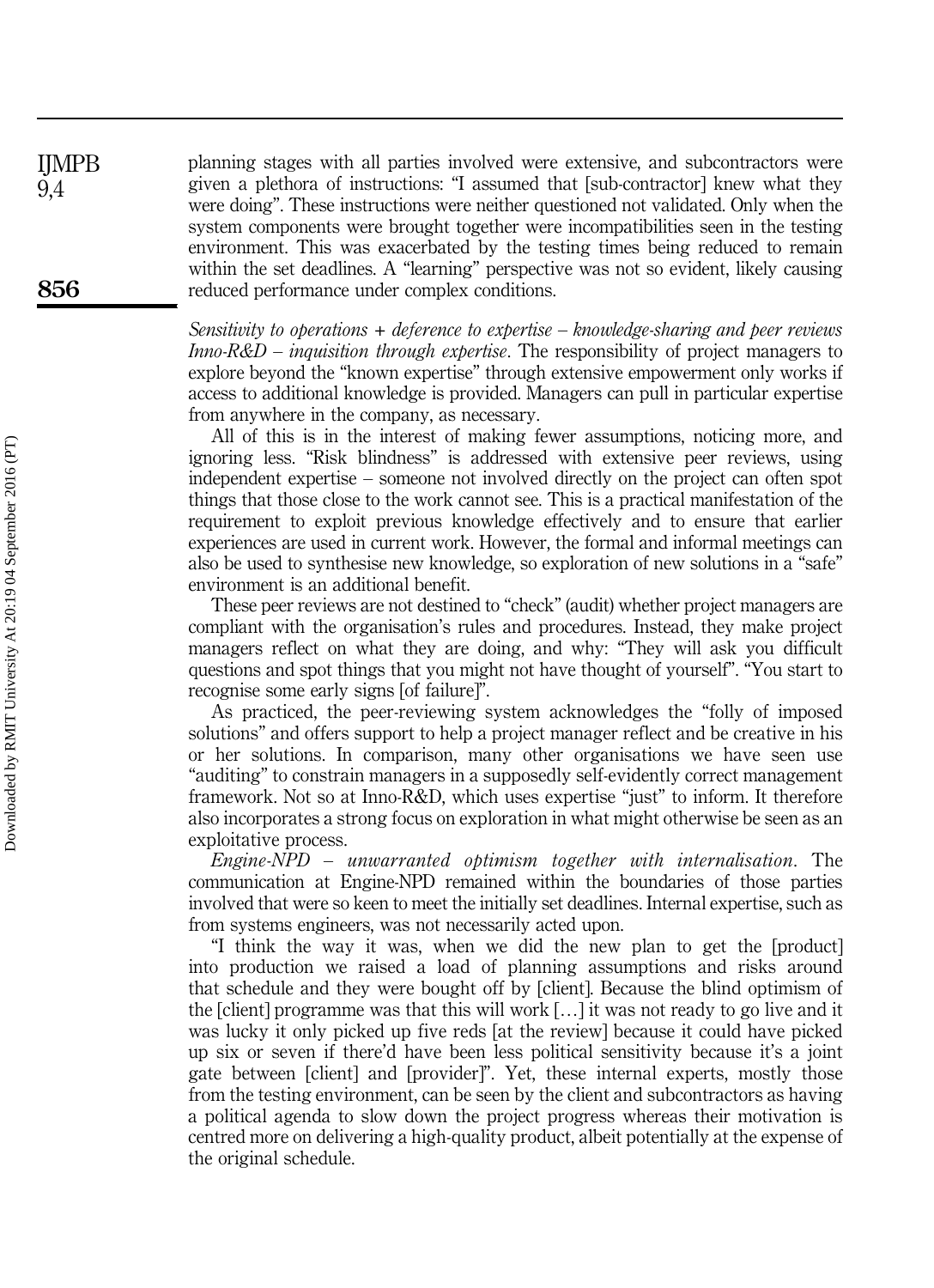#### Commitment to resilience – empowerment

Inno-R&D – empowerment beyond expertise. Uncertainty and its resulting potential to trigger failure is brought to the surface at Inno-R&D. Potential failure in the form of weak signals, however, needs to be acted upon by providing people with an extensive action repertoire and the empowerment to activate that repertoire when necessary. Project managers are required to make decisions regarding all aspects of product development or customer service. The remit of their responsibility and authority is extensive: "We are all expected to do everything". From the cradle to the grave of a project, managers are not simply executors of project management activities but additionally take on commercial and legal roles and "own" their project, regardless of their specialism. Such empowerment is by no means comfortable: "Oh it is very scary, even now, even today".

The benefits of this are manifold. Project managers have a greater sense of purpose due to their extensive responsibility to look at a project from perspectives they may not be familiar with. This unfamiliarity, despite being uncomfortable, increases their alertness and attention to problems that otherwise might remain hidden. Managers who extend their repertoire instead of delegating it to "experts" view a situation with fresh eyes. They can "see" more and are thus better positioned to notice and contain issues before they cascade into a crisis.

Being able to put together the big picture helps to maintain oversight of project performance. It helps to ameliorate the issue of blindness to uncertainty that is often a problem in centralised and "specialist" organisations. Going hand-in-hand with greater alertness and vigilance towards the unexpected, project managers at Inno-R&D feel strongly attached to their projects and their organisation. Not only is their expertise valued, but also their skills to go beyond their natural comfort zone. This exemplifies contextual ambidexterity, where managers can use their judgement to make choices as to how to spend their time. Previous literature on contextual ambidexterity has struggled to articulate this in clear language, but this example illustrates what it can mean in practical terms. This does not mean that it is straightforward – it is not – but it can aid our understanding.

*Engine-NPD – escalations.* The ones closest to the problem – most often system engineers at Engine-NPD – raised risks and issues that contradicted the initially planned state of project progress. However, their authority to deal with these problems was limited. Any resolution of a problem that required additional or different resources needed to be authorised by a higher level within the hierarchy. Obtaining this authorisation took time and often triggered a discussion of who was to be compensated for the costs incurred. In both cases – at Inno-R&D and Engine-NPD – costs are shared among stakeholders. Nevertheless, at Inno-R&D, people close the problem are empowered enough to enact a timely solution. At Engine-NPD, escalations took at times up to four weeks, increasing the stress in an environment with high pressure to remain within rigid timelines.

#### Discussion and implications

Literature often focuses either on the hard facts of rule-based risk management (Case, 2010; Keizer and Halman, 2007) or on the soft factors associated with mindfulness (e.g. Kutsch *et al.*, 2014). There is, though, little understanding of how organisations prepare, activate, or balance these archetypes. We investigated five organisational entities, explained their capabilities and also explored how their rule-/mindfulness-based capacities are activated to deal with abnormal (critical) incidents. In so doing, we also incorporated the ambidexterity literature, as this has valuable parallels with that of mindfulness. To date, however, little has been written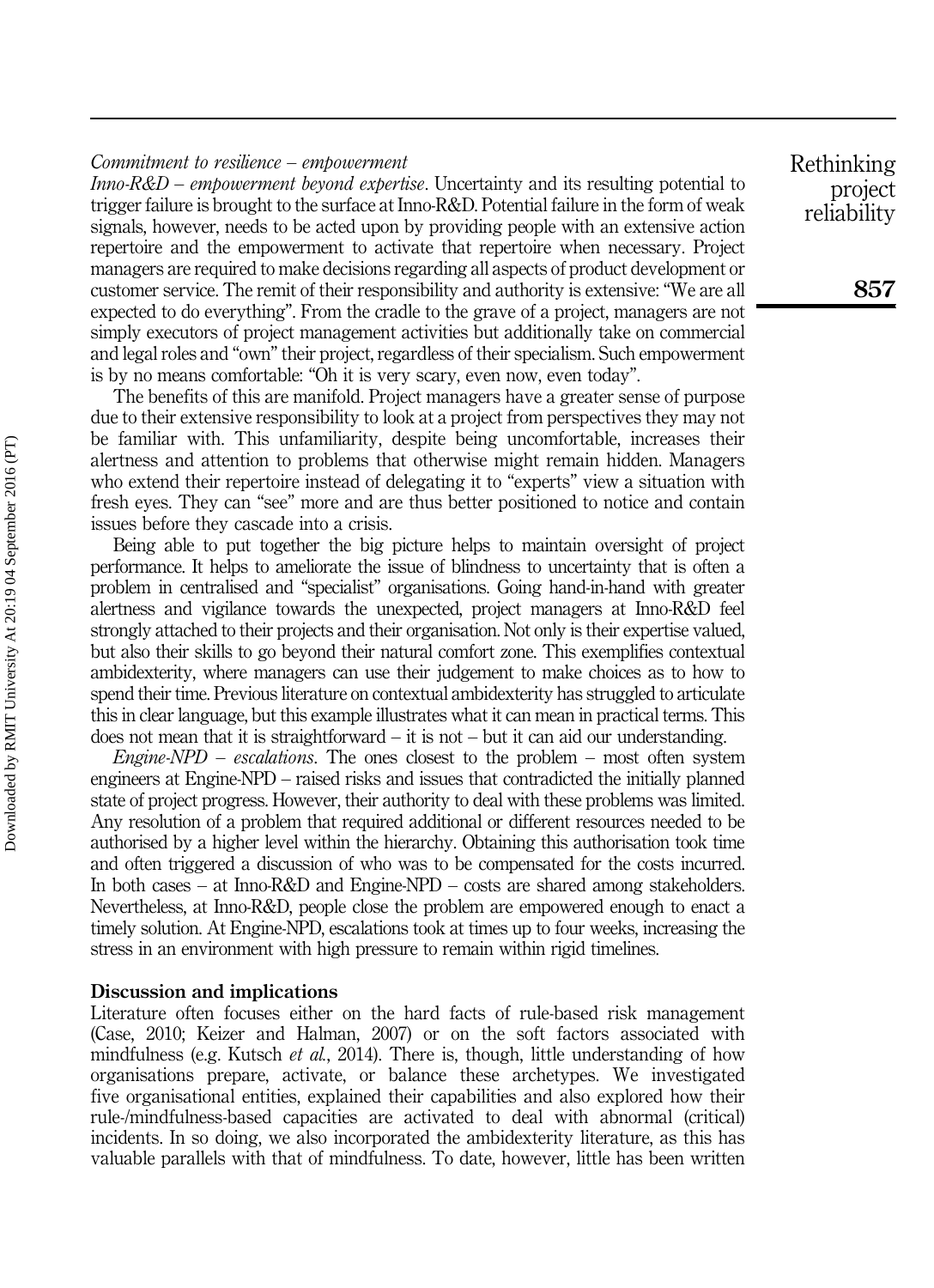IJMPB 9,4

858

regarding the detailed managerial practices that support ambidexterity. Additionally, there has been minimal work on "switching" between modes of ambidexterity, so the critical incident technique used offered insight into this aspect.

We identified four distinct modes of management, each with their own benefits and limitations. Mode 1 is arguably the most efficient mode of managing certainty, with Mode 4 the most effective to deal with high uncertainty. Figure 6 indicates how these can be understood in terms of the efficiency-effectiveness perspective, and also the dimension of uncertainty.

Mode 1 – Traditional – characterised by the adherence to a rule-based approach (i.e. an exploitative style), does indeed provide reliable performance, yet only for problems for which appropriate rules have been designed. Speed of activation to deal with incidents of abnormality can be compromised by the necessity of escalations and resulting changes to embedded frameworks of rules, accompanied by sometimes lengthy discussions of accountability. The Engine-NPD case that was characterised by this could be argued to be ineffective since NPD is by its nature an uncertain environment and attempting to constrain the variety of responses may be counterproductive.

Modes 2 ( Just-in-time) and 3 (Infusion) involve some preparation to deal with abnormal incidents, either by permanently equipping decision makers with mindful capabilities or temporarily deploying additional resources. Just-in time provides greater efficiency to deal with abnormality, yet may be compromised by overlapping and sometimes conflicting competences between the embedded decision makers and the external "parachuted-in" mindful capabilities. Infusion potentially incurs greater waste as, in the absence of uncertainty, mindful capabilities remain idle and underutilised. When activated, the issue of excessive workload to balance both the management of normality and abnormality might prove detrimental to the management of



Figure 6. Conceptualisation of each mode of management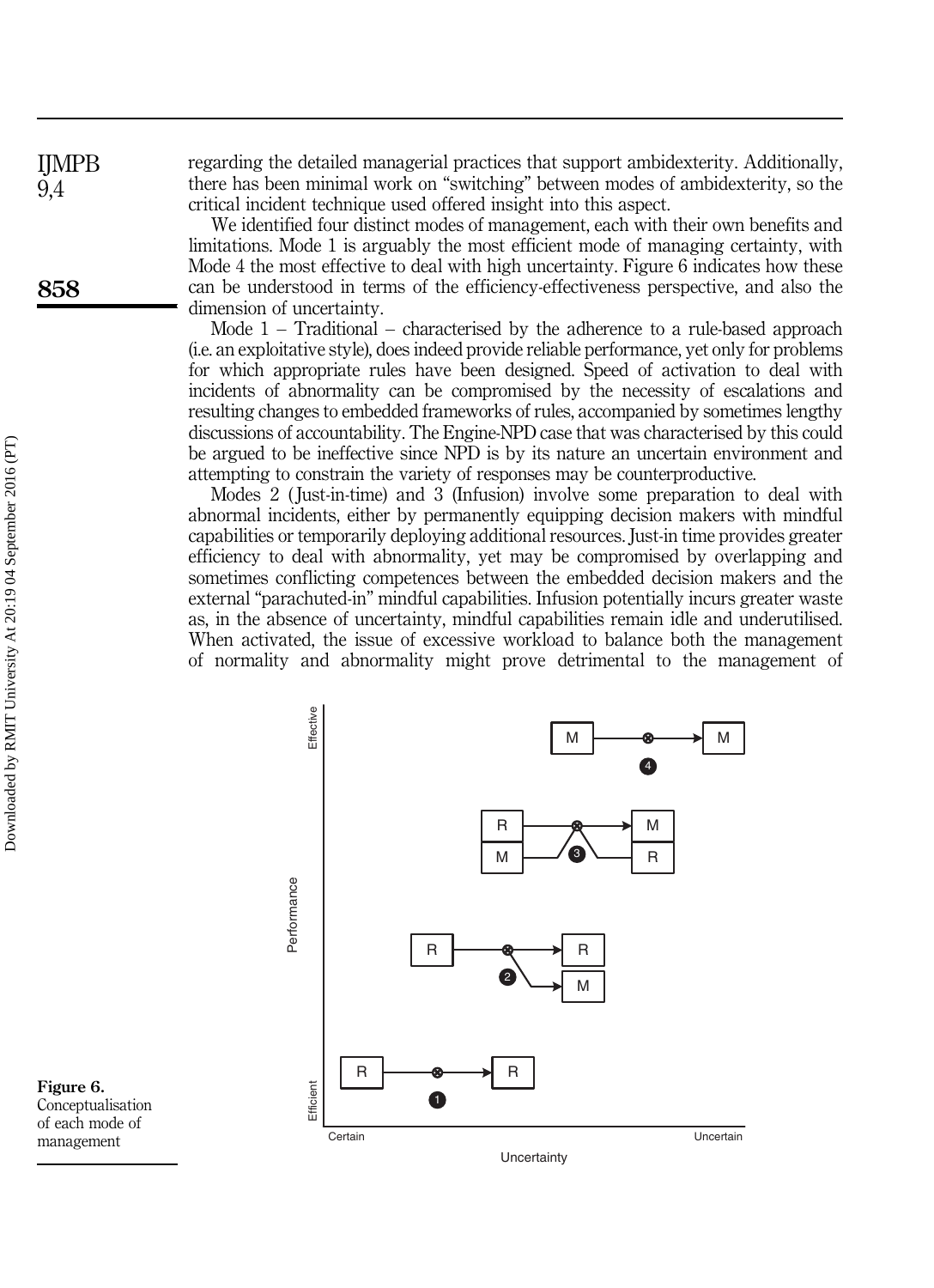normal operations. From an ambidexterity perspective both these exhibit temporal ambidexterity (a shift in the predominant response over time) yet also reflect structural and contextual (albeit with a changing emphasis) ambidexterity, respectively. The nuances of the responses highlight the difficulty of categorising these complex environments as solely temporal, structural or contextual ambidexterity, emphasising the constraints of the high-level categories theorised to date.

Mode 4 (Entrepreneurial) is the most resource-intensive, establishing a constant state of alertness and flexibility. This corresponds to contextual ambidexterity with an emphasis on exploratory approaches over the re-use of existing solutions, but the exploitative aspect is important to provide stability in the particular project domain. The range and speed of activation is not so much compromised by lack of capacity or overlapping competences to deal with abnormalities, but more with a risk of the erosion of capabilities, in which case there is the potential to "drift" to a more exploitative approach over time due to a lack of exploratory stimuli.

What does this imply for organisations? The temptation to use a predominately rulebased, exploitative, approach (Mode 1) given its premise of efficiency may be inadequate for work characterised by complexity and uncertainty. If the project is expected to be a straightforward "repeater" (e.g. a low-risk desktop roll-out of a software upgrade) it may be perfectly sensible, but this will not always be the case. Mode 2 is appropriate for environments where abnormality may strike only occasionally and where the short-term addition of staff to overcome an unexpected issue is feasible. A temporary deployment of external resources (a structurally ambidextrous approach) might, though, only increase the sense of "somebody else" taking over the management of uncertainty, so this may not be suitable if it needs to be deployed regularly. Mode 3 provides a permanent provision of mindful capabilities to repeatedly deal with abnormalities – a manifestation of contextual ambidexterity – yet this mode only works if the decision makers are able to cope with the additional pressure to maintain normal operations and at the same time deal with the materialisation of uncertainty. Examples would be in a new product environment, or where the organisation is seeking new markets whereby knowledge is necessarily limited at first. The pure mindfulness approach seems to be the most effective approach in R&D and NPD, but its effect is potentially jeopardised by the onset of complacency and consequently routinisation – the temptation to "automate" successful practices in an exploitative manner irrespective of the uncertainty at hand. Hence, this requires a constant refreshing of situated cognition that allows the flexibility to manage novel situations. The ambidexterity here has a tendency towards exploration as central to mindfulness is flexible thinking. This requires a structure that challenges individuals' assumptions and breaks the temptation to "simply" follow past practices, in the way that project managers were "understood" to approach project-based work prior to the RePM activity.

## Conclusion

Complex projects are not amenable to simple solutions. This was a major outcome of the RePM activity, and is evident in the results of this study. Processes and procedures within organisations are necessary to make projects function effectively, yet mindful capabilities are required when rules find their limits. Exploratory solutions need to be blended with rule-based exploitation. Nevertheless, little is known about how organisations balance the use of rule- and mindfulness-based ways of working, or what triggers an effective switch between emphasising exploitation and exploration in an ambidextrous environment. From our case-based data we established four modes of management, which we labelled "Traditional", "Just-in-time", "Infusion", and "Entrepreneurial".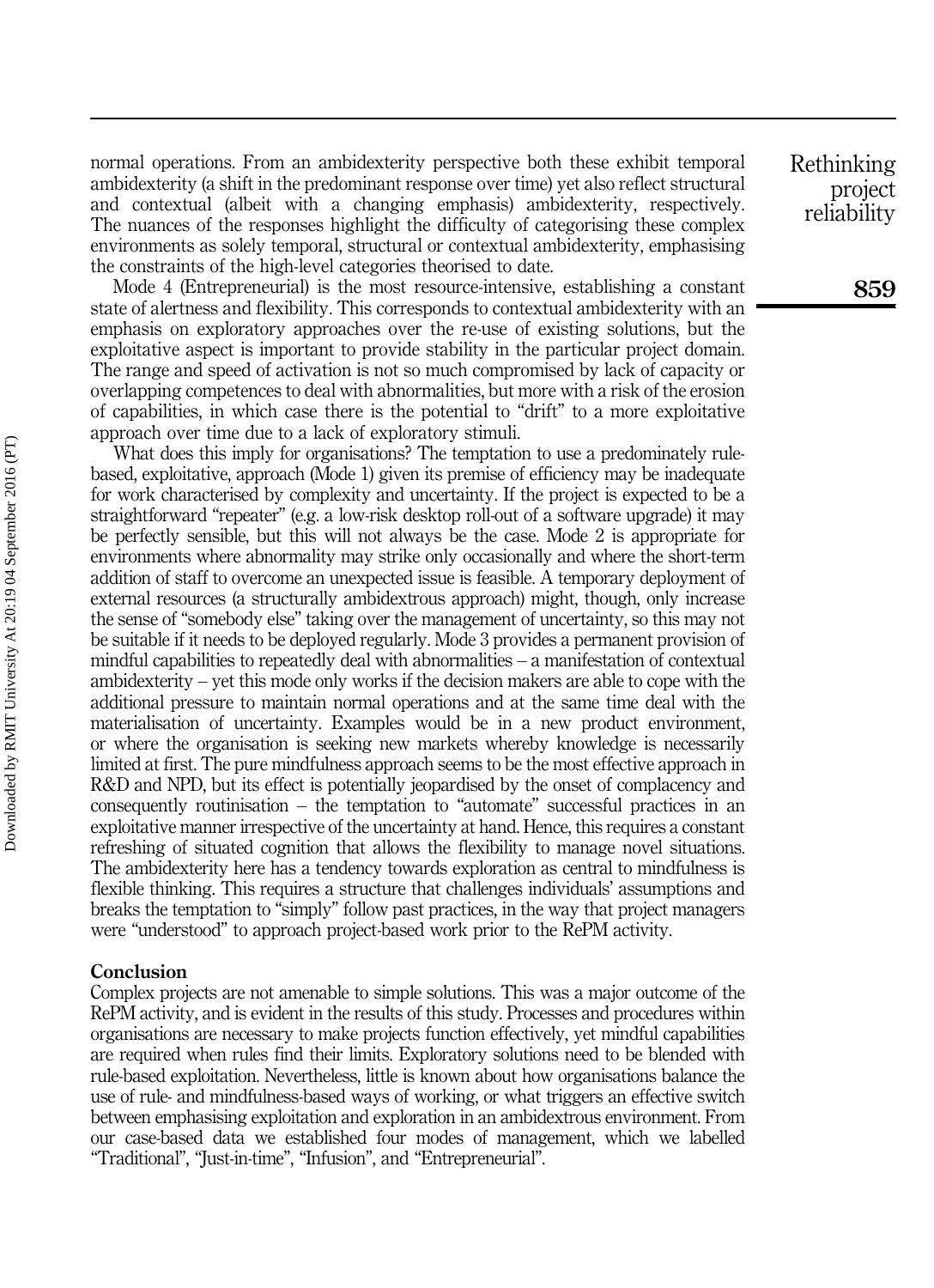We began with a discussion of the ambidexterity and mindfulness literatures, and suggested an overlap between them that had not been explored, likely due to the dissimilar fields in which they have been researched. We believe we have contributed to both literatures. With ambidexterity, the more nuanced understanding of the switching and balancing between exploitation and exploration shows a much finer level of granularity than the three high-level concepts of temporal (Tushman and O'Reilly, 1996), structural (O'Reilly and Tushman, 2004), and contextual (Gibson and Birkinshaw, 2004) ambidexterity would imply. Indeed, these elements can each be identified, yet can appear as interwoven aspects rather than conceptually separate. This additional level of complexity with its requirement to improvise under conditions of uncertainty (Leybourne and Kennedy, 2015; Maylor et al., 2013) is an addition to our knowledge of the subject. The findings aid in answering the call from O'Reilly and Tushman (2011) for greater insight, and that of Turner *et al.* (2013a, b, p. 329) to "comprehend better how ambidexterity 'works in practice' ". In terms of mindfulness, and the co-existence of both rule- and mindfulness-based reliability (Andersen and Hanstad, 2013; Butler and Gray, 2006), we have shown a dynamic aspect in responding to issues, with four different types of response identified from the case organisations.

Although not being prescriptive, we offer a framework for managers to evaluate their own context in terms of uncertainty and provide suitable response options. It is tempting to argue for "more rules" in the face of uncertainty, but our research offers insights into more nuanced, thoughtful, and flexible approaches to managing. The rule-based approach is undoubtedly powerful, yet balancing this with mindfulness in times of uncertainty may increase both the efficiency and effectiveness of an organisation. Attempts to be overly rule-based in an uncertain environment, as with the first case, can have a detrimental effect on performance. With regards to Figure 6, attempting to run projects in an inappropriate manner (e.g. a strongly mindful and flexible approach to projects with a high degree of certainty, or, perhaps worse, a rigid approach to those with a great deal of uncertainty) will most likely cause the perceived complexity to increase markedly, which is to be avoided if possible. However, as we have indicated, each mode of reliable performance has its distinct challenges to overcome and these must be carefully evaluated.

We believe this is an important area for project managers to consider, especially those in the fields of NPD and R&D, since their projects inherently need to balance existing knowledge with innovation and problem solving (Turner *et al.*, 2015). We hope that this sparks debate within organisations as to the limits of prescriptive rules and the steps that can be taken to act more flexibly and mindfully, and how considering the implications of ambidexterity may be beneficial for managers and project teams. We advocate further research in this area, including using further cases in different contexts, to generate more insight for managers as to how they can best generate increased reliability in their organisations.

#### References

- Andersen, S. and Hanstad, D.V. (2013), "Knowledge development and transfer in a mindful project-organization", *[International Journal of Managing Projects in Business](http://www.emeraldinsight.com/action/showLinks?system=10.1108%2F17538371311319007)*, Vol. 6 No. 2, pp. 236-250.
- Atkinson, R., Crawford, L. and Ward, S. (2006), "Fundamental uncertainties in projects and the scope of project management", *[International Journal of Project Management](http://www.emeraldinsight.com/action/showLinks?crossref=10.1016%2Fj.ijproman.2006.09.011)*, Vol. 24 No. 8, pp. 687-698.

860

IJMPB 9,4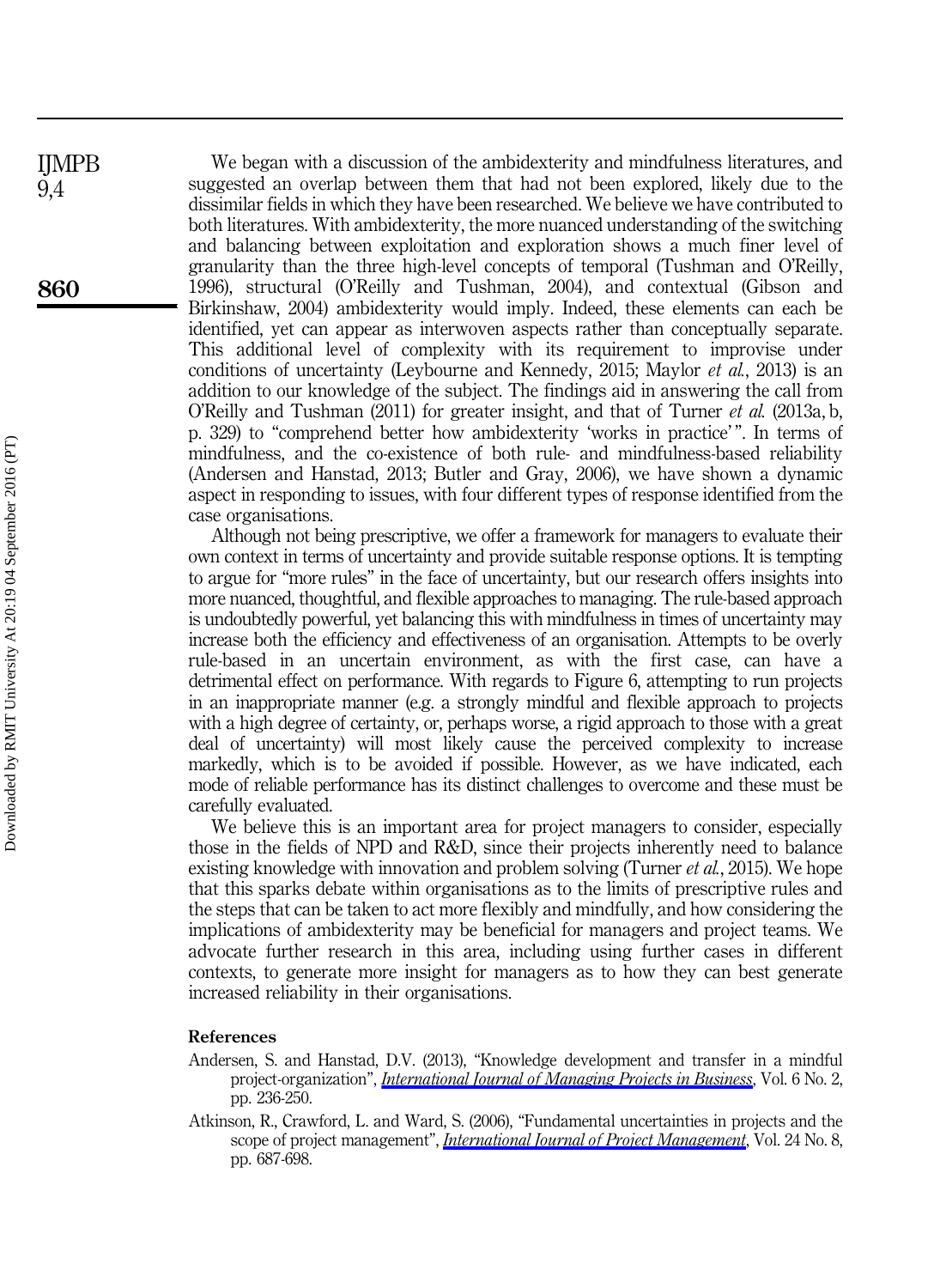- Benjamin, R.I. and Levinson, E. (1993), "A framework for managing IT-enabled change", Sloan Management Review, Vol. 34 No. 4, pp. 23-33.
- Besner, C. and Hobbs, B. (2012), "The paradox of risk management: a project management practice perspective", [International Journal of Managing Projects in Business](http://www.emeraldinsight.com/action/showLinks?system=10.1108%2F17538371211214923), Vol. 5 No. 2, pp. 230-247.
- Birkinshaw, J. and Gupta, K. (2013), "Clarifying the distinctive contribution of ambidexterity to the field of organization studies", *[Academy of Management Perspectives](http://www.emeraldinsight.com/action/showLinks?crossref=10.5465%2Famp.2012.0167&isi=000328801800003)*, Vol. 27 No. 4, pp. 287-298.
- Brady, T. and Davies, A. (2004), "Building project capabilities: from exploratory to exploitative learning", *[Organization Studies](http://www.emeraldinsight.com/action/showLinks?crossref=10.1177%2F0170840604048002&isi=000225550500007)*, Vol. 25 No. 9, pp. 1601-1621.
- Brady, T., Davies, A. and Nightingale, P. (2012), "Dealing with uncertainty in complex projects: revisiting Klein and Meckling", *International Journal of Managing Projects in Business*, Vol. 5 No. 4, pp. 661-679.
- Butler, B.S. and Gray, P.H. (2006), "Reliability, mindfulness, and information systems", [MIS](http://www.emeraldinsight.com/action/showLinks?isi=000237883600002) [Quarterly](http://www.emeraldinsight.com/action/showLinks?isi=000237883600002), Vol. 30 No. 2, pp. 211-224.
- Case, R.H. (2010), "Managing risk in pharmaceutical R&D", [Research Technology Management](http://www.emeraldinsight.com/action/showLinks?isi=000275246300007), Vol. 53 No. 2, pp. 24-32.
- Cavaleri, S., Firestone, J. and Reed, F. (2012), "Managing project problem-solving patterns", [International Journal of Managing Projects in Business](http://www.emeraldinsight.com/action/showLinks?system=10.1108%2F17538371211192937), Vol. 5 No. 1, pp. 125-145.
- Cicmil, S. and Hodgson, D. (2006), Making Projects Critical, Palgrave Macmillan, Basingstoke.
- Cicmil, S., Williams, T., Thomas, J. and Hodgson, D. (2006), "Rethinking project management: researching the actuality of projects", *[International Journal of Project Management](http://www.emeraldinsight.com/action/showLinks?crossref=10.1016%2Fj.ijproman.2006.08.006)*, Vol. 24 No. 8, pp. 677-686.
- Cooke-Davies, T., Cicmil, S., Crawford, L. and Richardson, K. (2007), "We're not in Kansas anymore, Toto: mapping the strange landscape of complexity theory, and its relationship to project management", Project Management Journal, Vol. 38 No. 2, pp. 50-61.
- Coutu, D.L. (2003), "Sense and reliability", *[Harvard Business Review](http://www.emeraldinsight.com/action/showLinks?isi=000182882200012)*, Vol. 81 No. 4, pp. 84-90.
- Crawford, L. and Pollack, J. (2007), "How generic are project management knowledge and practice?", Project Management Journal, Vol. 8 No. 1, pp. 87-96.
- Davies, A. and Hobday, M. (2005), *[The Business of Projects](http://www.emeraldinsight.com/action/showLinks?crossref=10.1017%2FCBO9780511493294)*, Cambridge University Press, Cambridge, MA.
- Davies, A. and Mackenzie, I. (2014), "Project complexity and systems integration: constructing the London 2012 Olympics and Paralympics games", *[International Journal of Project](http://www.emeraldinsight.com/action/showLinks?crossref=10.1016%2Fj.ijproman.2013.10.004&isi=000337769000006)* [Management](http://www.emeraldinsight.com/action/showLinks?crossref=10.1016%2Fj.ijproman.2013.10.004&isi=000337769000006), Vol. 32 No. 5, pp. 773-790.
- Flanagan, J.G. (1954), "The critical incident technique", *[Psychological Bulletin](http://www.emeraldinsight.com/action/showLinks?crossref=10.1037%2Fh0061470&isi=A1954XR86600001)*, Vol. 51 No. 4, pp. 327-358.
- Galbraith, C.S. and Merrill, G.B. (1996), "The politics of forecasting: managing the truth", [California Management Review](http://www.emeraldinsight.com/action/showLinks?crossref=10.2307%2F41165831&isi=A1996TZ81000003), Vol. 38 No. 2, pp. 29-42.
- Geraldi, J., Kutsch, E. and Turner, N. (2011a), "Towards a conceptualisation of quality in information technology projects", *[International Journal of Project Management](http://www.emeraldinsight.com/action/showLinks?crossref=10.1016%2Fj.ijproman.2010.06.004&isi=000291960900008)*, Vol. 29 No. 5, pp. 557-567.
- Geraldi, J., Maylor, H. and Williams, T. (2011b), "Now let's make it really complex (complicated): a systematic review of the complexities of projects", *International Journal of Oberations and* [Production Management](http://www.emeraldinsight.com/action/showLinks?system=10.1108%2F01443571111165848&isi=000296656700003), Vol. 31 No. 9, pp. 966-990.
- Gibson, C.B. and Birkinshaw, J. (2004), "The antecedents, consequences, and mediating role of organizational ambidexterity", [Academy of Management Journal](http://www.emeraldinsight.com/action/showLinks?crossref=10.2307%2F20159573&isi=000221772600003), Vol. 47 No. 2, pp. 209-226.

Rethinking project reliability

861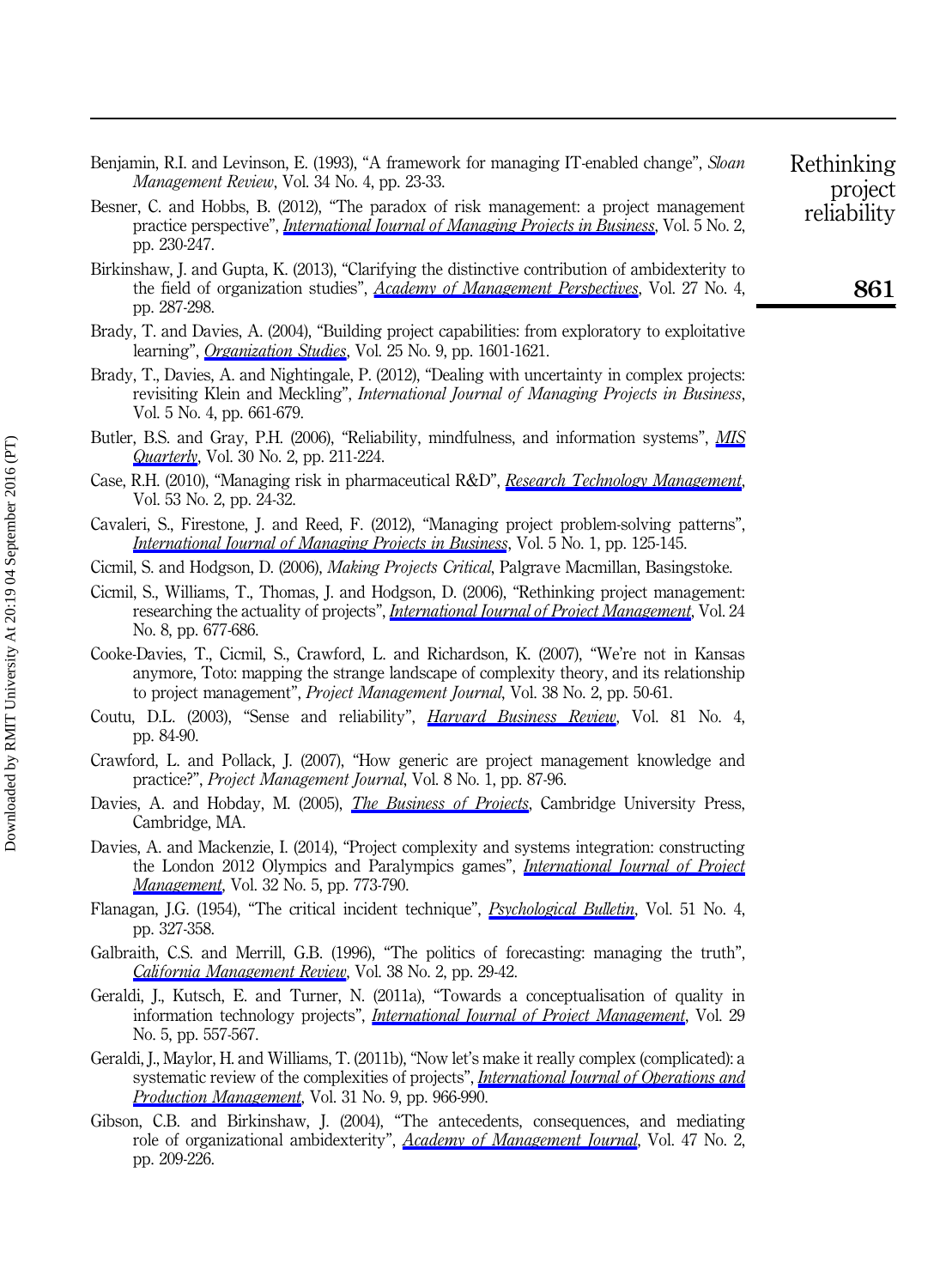| <b>IJMPB</b><br>9,4 | Junni, P., Sarala, R.M., Taras, V. and Tarba, S.Y. (2013), "Organizational ambidexterity and<br>performance: a meta-analysis", <i>Academy of Management Perspectives</i> , Vol. 27 No. 4.<br>pp. 299-312. |
|---------------------|-----------------------------------------------------------------------------------------------------------------------------------------------------------------------------------------------------------|
|                     | Keizer, J.A. and Halman, J.I.M. (2007), "Diagnosing risk and radical innovation projects", Research<br><i>Technology Management, Vol.</i> 50 No. 5, pp. 30-36.                                            |
| 862                 | Klein, B. and Meckling, W. (1958), "Application of operations research to development decisions".<br><i>Operations Research</i> , Vol. 6 No. 3, pp. 352-363.                                              |

- Kutsch, E., Browning, T.R. and Hall, M. (2014), "Bridging the risk gap: the failure of risk management in innovative IS projects", [Research Technology Management](http://www.emeraldinsight.com/action/showLinks?isi=000337211400008), Vol. 57 No. 2, pp. 26-32.
- Lenfle, S. and Loch, C. (2010), "Lost roots: how project management came to emphasise control over flexibility and novelty", *[California Management Review](http://www.emeraldinsight.com/action/showLinks?crossref=10.1525%2Fcmr.2010.53.1.32&isi=000285537000002)*, Vol. 53 No. 1, pp. 32-55.
- Leybourne, S.A. and Kennedy, M. (2015), "Learning to improvise, or improvising to learn: knowledge generation and 'innovative practice' in project environments", [Knowledge and](http://www.emeraldinsight.com/action/showLinks?crossref=10.1002%2Fkpm.1457) [Process Management](http://www.emeraldinsight.com/action/showLinks?crossref=10.1002%2Fkpm.1457), Vol. 22 No. 1, pp. 1-10.
- Leybourne, S.A. and Sainter, P. (2012), "Advancing project management: authenticating the shift from process to 'nuanced' project-based management in the ambidextrous organization", [Project Management Journal](http://www.emeraldinsight.com/action/showLinks?crossref=10.1002%2Fpmj.21306&isi=000311986900002), Vol. 43 No. 6, pp. 5-15.
- Liu, L. and Leitner, D. (2012), "Simultaneous pursuit of innovation and efficiency in complex engineering projects-a study of the antecedents and impacts of ambidexterity in project teams", *[Project Management Journal](http://www.emeraldinsight.com/action/showLinks?crossref=10.1002%2Fpmj.21301&isi=000311986900009)*, Vol. 43 No. 6, pp. 97-110.
- Lubatkin, M.H., Simsek, Z., Ling, Y. and Veiga, J.F. (2006), "Ambidexterity and performance in small-to medium-sized firms: the pivotal role of top management team behavioral integration", *[Journal of Management](http://www.emeraldinsight.com/action/showLinks?crossref=10.1177%2F0149206306290712&isi=000240771200003)*, Vol. 32 No. 5, pp. 646-672.
- March, J.G. (1991), "Exploration and exploitation in organizational learning", *[Organization](http://www.emeraldinsight.com/action/showLinks?crossref=10.1287%2Forsc.2.1.71&isi=000208105700005)* [Science](http://www.emeraldinsight.com/action/showLinks?crossref=10.1287%2Forsc.2.1.71&isi=000208105700005), Vol. 2 No. 1, pp. 71-87.
- Maylor, H., Turner, N. and Murray-Webster, R. (2013), "How hard can it be? Actively managing complexity in technology projects", [Research Technology Management](http://www.emeraldinsight.com/action/showLinks?crossref=10.5437%2F08956308X5602125&isi=000337210900010), Vol. 56 No. 4, pp. 45-51.
- Maylor, H., Brady, T., Cooke-Davies, T. and Hodgson, D. (2006), "From projectification to programmification", *[International Journal of Project Management](http://www.emeraldinsight.com/action/showLinks?crossref=10.1016%2Fj.ijproman.2006.09.014)*, Vol. 24 No. 8, pp. 663-674.
- Mom, T.J.M., Van den Bosch, F. and Volberda, H.W. (2009), "Understanding variation in managers' ambidexterity: investigating direct and interaction effects of formal structural and personal coordination mechanisms", *[Organization Science](http://www.emeraldinsight.com/action/showLinks?crossref=10.1287%2Forsc.1090.0427&isi=000267982000008)*, Vol. 20 No. 4, pp. 812-828.
- Nemanich, L.A. and Vera, D. (2009), "Transformational leadership and ambidexterity in the context of an acquisition", *[Leadership Quarterly](http://www.emeraldinsight.com/action/showLinks?crossref=10.1016%2Fj.leaqua.2008.11.002&isi=000263285100003)*, Vol. 20 No. 1, pp. 19-33.
- O'Reilly, C.A. and Tushman, M.L. (2004), "The ambidextrous organization", [Harvard Business](http://www.emeraldinsight.com/action/showLinks?isi=000220552500010) *[Review](http://www.emeraldinsight.com/action/showLinks?isi=000220552500010)*, Vol. 82 No. 4, pp. 74-81.
- O'Reilly, C.A. and Tushman, M.L. (2011), "Organizational ambidexterity in action: how managers explore and exploit", *[California Management Review](http://www.emeraldinsight.com/action/showLinks?crossref=10.1525%2Fcmr.2011.53.4.5&isi=000294035100002)*, Vol. 53 No. 4, pp. 5-22.
- O'Reilly, C.A. and Tushman, M.L. (2013), "Organizational ambidexterity: past, present, and future", [Academy of Management Perspectives](http://www.emeraldinsight.com/action/showLinks?crossref=10.5465%2Famp.2013.0025&isi=000328801800006), Vol. 27 No. 4, pp. 324-338.
- Pellegrinelli, S., Murray-Webster, R. and Turner, N. (2015), "Facilitating organizational ambidexterity through the complementary use of projects and programs", [International](http://www.emeraldinsight.com/action/showLinks?crossref=10.1016%2Fj.ijproman.2014.04.008&isi=000347595200014) **[Journal of Project Management](http://www.emeraldinsight.com/action/showLinks?crossref=10.1016%2Fj.ijproman.2014.04.008&isi=000347595200014)**, Vol. 33 No. 1, pp. 153-164.
- Piperca, S. and Floricel, S. (2012), "A typology of unexpected events in complex projects", [International Journal of Managing Projects in Business](http://www.emeraldinsight.com/action/showLinks?system=10.1108%2F17538371211214932), Vol. 5 No. 2, pp. 248-265.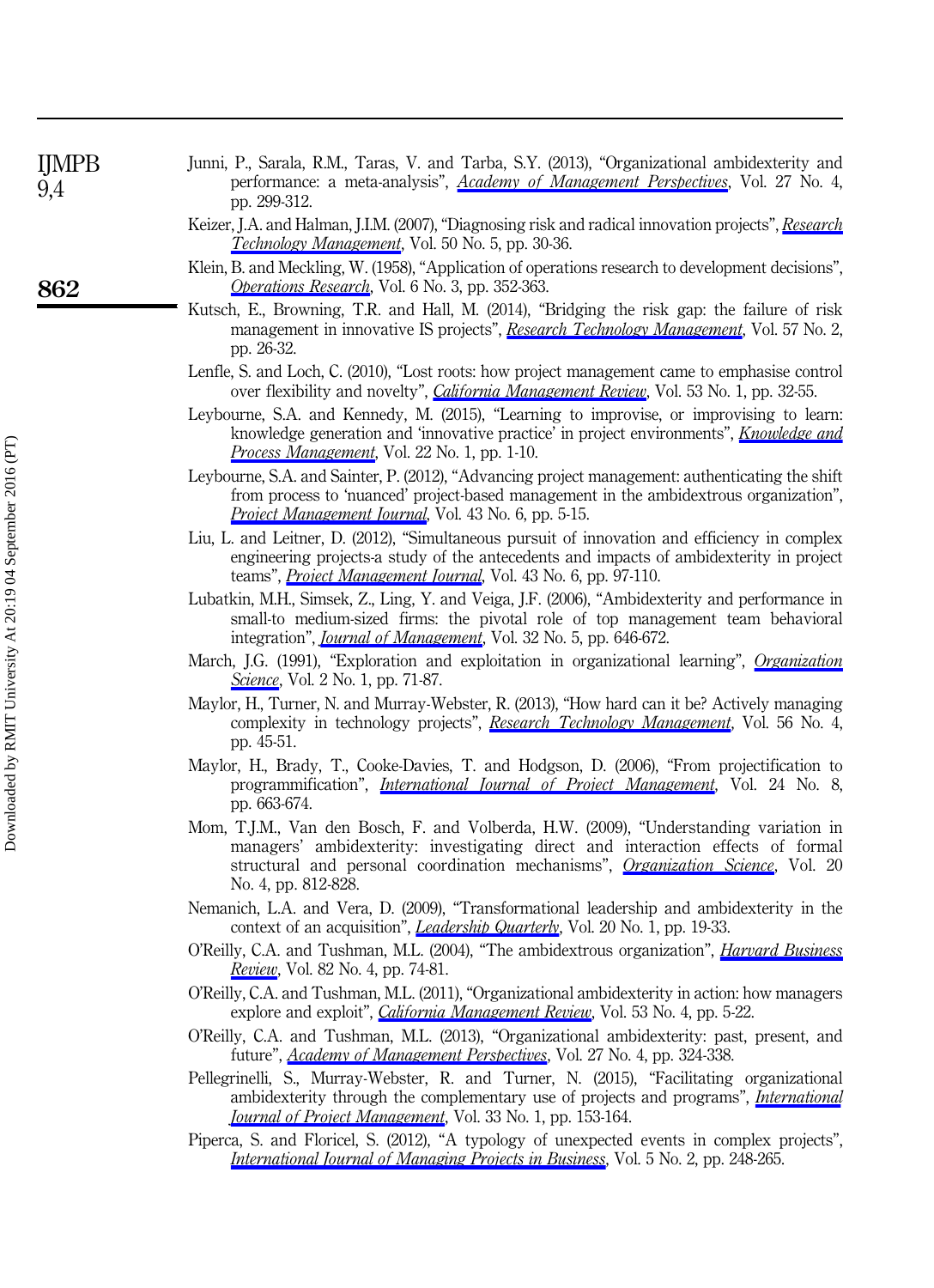- Pitsis, T.S., Sankaran, S., Gudergan, S. and Clegg, S.R. (2014), "Governing projects under complexity: theory and practice in project management", *[International Journal of Project](http://www.emeraldinsight.com/action/showLinks?crossref=10.1016%2Fj.ijproman.2014.09.001&isi=000344210700001)* [Management](http://www.emeraldinsight.com/action/showLinks?crossref=10.1016%2Fj.ijproman.2014.09.001&isi=000344210700001), Vol. 32 No. 8, pp. 1285-1290.
- Raisch, S. and Birkinshaw, J. (2008), "Organizational ambidexterity: antecedents, outcomes, and moderators", *[Journal of Management](http://www.emeraldinsight.com/action/showLinks?crossref=10.1177%2F0149206308316058&isi=000255691500002)*, Vol. 34 No. 3, pp. 375-409.
- Reason, J. (1990), *[Human Error](http://www.emeraldinsight.com/action/showLinks?crossref=10.1017%2FCBO9781139062367)*, Cambridge University Press, Cambridge.
- Roberts, K.H. and Libuser, C. (1993), "From Bhopal to banking: organizational design can mitigate risk", *[Organizational Dynamics](http://www.emeraldinsight.com/action/showLinks?crossref=10.1016%2F0090-2616%2893%2990030-5)*, Vol. 21 No. 4, pp. 2-17.
- Rochlin, G.I. (Ed.), (1993), "Defining 'High Reliability' Organisations in Practice: a Taxonomic Prologue", New Challenges in Understanding Organisations, Macmillan, New York, NY.
- Rochlin, G.I. (1996), "Reliable organisations: present research and future directions", *[Journal of](http://www.emeraldinsight.com/action/showLinks?crossref=10.1111%2Fj.1468-5973.1996.tb00077.x)* [Contingencies and Crisis Management](http://www.emeraldinsight.com/action/showLinks?crossref=10.1111%2Fj.1468-5973.1996.tb00077.x), Vol. 4 No. 2, pp. 55-59.
- Sage, D., Dainty, A. and Brookes, N. (2014), "A critical argument in favor of theoretical pluralism: project failure and the many and varied limitations of project management", *[International](http://www.emeraldinsight.com/action/showLinks?crossref=10.1016%2Fj.ijproman.2013.08.005&isi=000335617400002)* [Journal of Project Management](http://www.emeraldinsight.com/action/showLinks?crossref=10.1016%2Fj.ijproman.2013.08.005&isi=000335617400002), Vol. 32 No. 4, pp. 544-555.
- Söderlund, J. (2011), "Pluralism in project management: navigating the crossroads of specialization and fragmentation", *[International Journal of Management Reviews](http://www.emeraldinsight.com/action/showLinks?crossref=10.1111%2Fj.1468-2370.2010.00290.x&isi=000290541700003)*, Vol. 13 No. 2, pp. 153-176.
- Tiwana, A. (2008), "Do bridging ties complement strong ties? An empirical examination of alliance ambidexterity", *[Strategic Management Journal](http://www.emeraldinsight.com/action/showLinks?crossref=10.1002%2Fsmj.666&isi=000254039100002)*, Vol. 29 No. 3, pp. 251-272.
- Turner, J.R. and Cochrane, R.A. (1993), "Goals-and-methods matrix: coping with projects with ill defined goals and/or methods of achieving them", *[International Journal of Project](http://www.emeraldinsight.com/action/showLinks?crossref=10.1016%2F0263-7863%2893%2990017-H) [Management](http://www.emeraldinsight.com/action/showLinks?crossref=10.1016%2F0263-7863%2893%2990017-H)*, Vol. 11 No. 2, pp. 93-102.
- Turner, N. and Lee-Kelley, L. (2013), "Unpacking the theory on ambidexterity: an illustrative case on the managerial architectures, mechanisms and dynamics", [Management Learning](http://www.emeraldinsight.com/action/showLinks?crossref=10.1177%2F1350507612444074&isi=000318812800006), Vol. 44 No. 2, pp. 179-196.
- Turner, N., Maylor, H. and Swart, J. (2013a), "Ambidexterity in managing business projects an intellectual capital perspective", *[International Journal of Managing Projects in Business](http://www.emeraldinsight.com/action/showLinks?system=10.1108%2F17538371311319089)*, Vol. 6 No. 2, pp. 379-389.
- Turner, N., Maylor, H. and Swart, J. (2015), "Ambidexterity in projects: an intellectual capital perspective", *International Journal [of Project Management](http://www.emeraldinsight.com/action/showLinks?crossref=10.1016%2Fj.ijproman.2014.05.002&isi=000347595200016)*, Vol. 33 No. 1, pp. 177-188.
- Turner, N., Swart, J. and Maylor, H. (2013b), "Mechanisms for managing ambidexterity: a review and research agenda", *[International Journal of Management Reviews](http://www.emeraldinsight.com/action/showLinks?crossref=10.1111%2Fj.1468-2370.2012.00343.x&isi=000329520500004)*, Vol. 15 No. 3, pp. 317-332.
- Tushman, M.L. and O'Reilly, C.A. (1996), "Ambidextrous organizations: managing evolutionary and revolutionary change", *[California Management Review](http://www.emeraldinsight.com/action/showLinks?crossref=10.2307%2F41165852&isi=A1996VE88800001)*, Vol. 38 No. 4, pp. 8-30.
- Vogus, T.J. and Sutcliffe, K. (2007), "The impact of safety organizing, trusted leadership and care pathways on reported medication errors in hospital nursing units", [Medical Care](http://www.emeraldinsight.com/action/showLinks?crossref=10.1097%2FMLR.0b013e318053674f), Vol. 45 No. 10, pp. 1-6.
- Weick, K. (1987), "Organisational culture as a source of high reliability", *[California Management](http://www.emeraldinsight.com/action/showLinks?crossref=10.2307%2F41165243&isi=A1987G067600008)* [Review](http://www.emeraldinsight.com/action/showLinks?crossref=10.2307%2F41165243&isi=A1987G067600008), Vol. 29 No. 2, pp. 112-127.
- Weick, K. and Roberts, K.H. (1993), "Collective mind in organisations: heedful interrelating on flight decks", *[Administrative Science Quarterly](http://www.emeraldinsight.com/action/showLinks?crossref=10.2307%2F2393372&isi=A1993MF67200001)*, Vol. 38 No. 3, pp. 357-381.
- Weick, K. and Sutcliffe, K. (2001), Managing the Unexpected: Assuring High Performance in an Age of Complexity, Jossey Bass, San Francisco, CA.
- Weick, K. and Sutcliffe, K. (2007), Managing the Unexpected: Resilient Performance in an Age of Uncertainty, Jossey-Bass, San Francisco, CA.

Rethinking project reliability

863